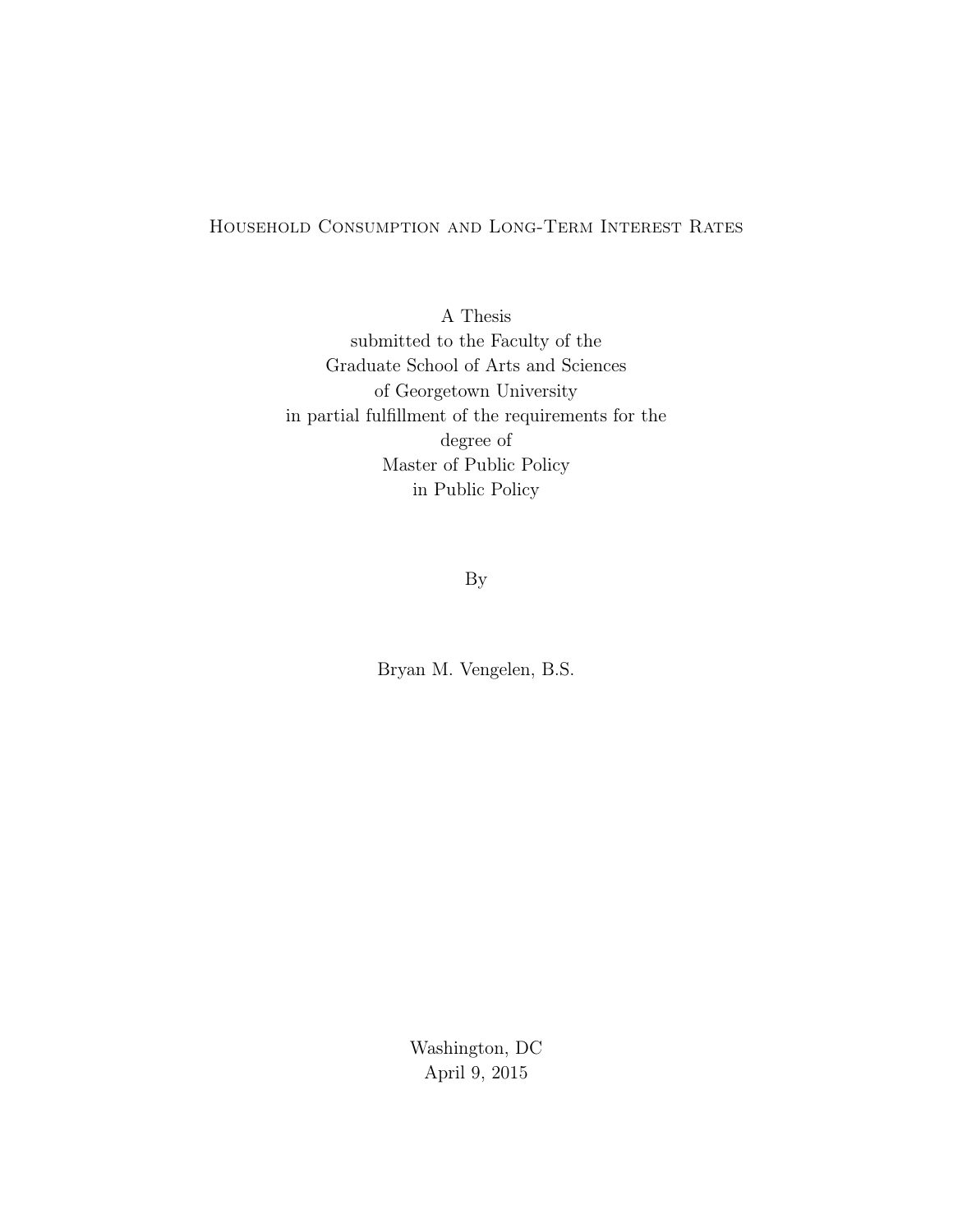Copyright  $\odot$  2015 by Bryan M. Vengelen All Rights Reserved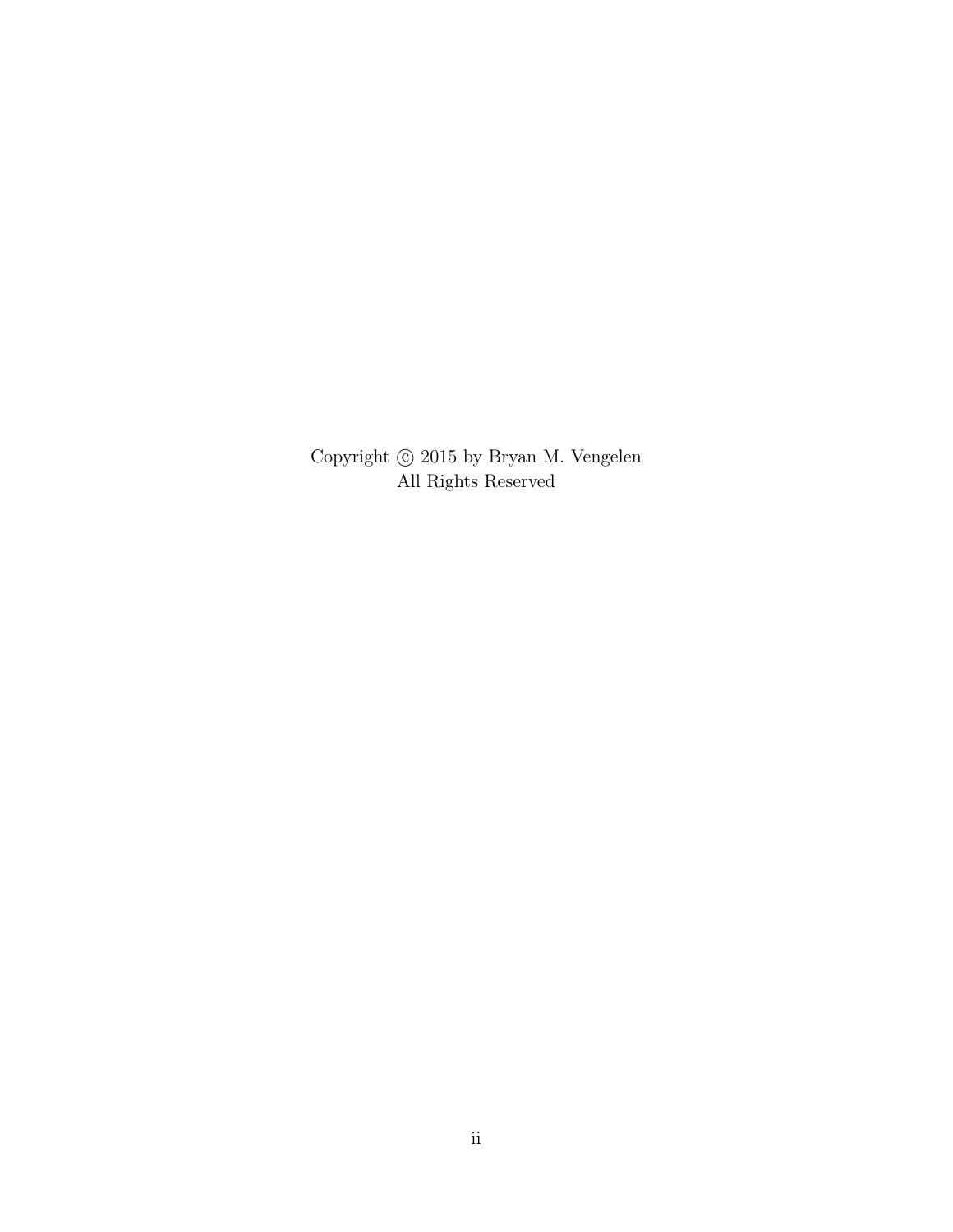### Household Consumption and Long-Term Interest Rates

Bryan M. Vengelen, B.S.

Thesis Advisor: Dr. Robert Bednarzik

### **ABSTRACT**

Following the financial crisis there were many questions raised about the proper role and efficacy of monetary and fiscal policy. One such area of debate surrounds the effects of changes to interest rates have on household consumption. This paper use Consumer Expenditure Survey data along with state base Mortgage Interest Rate Survey data to estimate this relationship. The analysis finds a slight but significant positive correlation suggesting that households contracted their spending when interest rates went down. These findings suggest that there are other important factors that determined consumption spending, and that monetary and fiscal policy makers should aim to understand what caused households to lower their spending even as interest rates fell.

INDEX WORDS: Consumption, Interest Rate, Wealth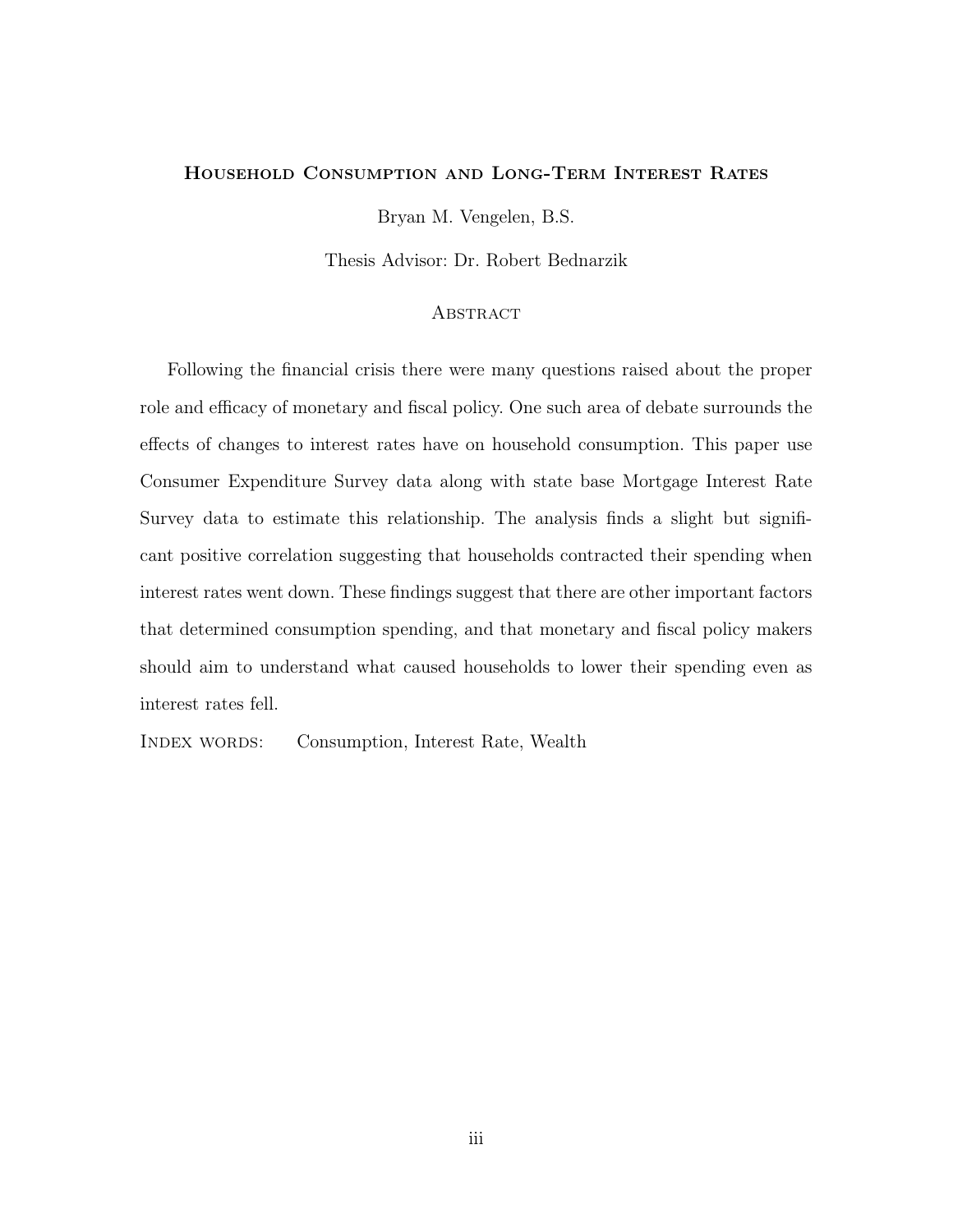# Acknowledgments

The author would like to thank his family, friends, and professors for all of their support and guidance.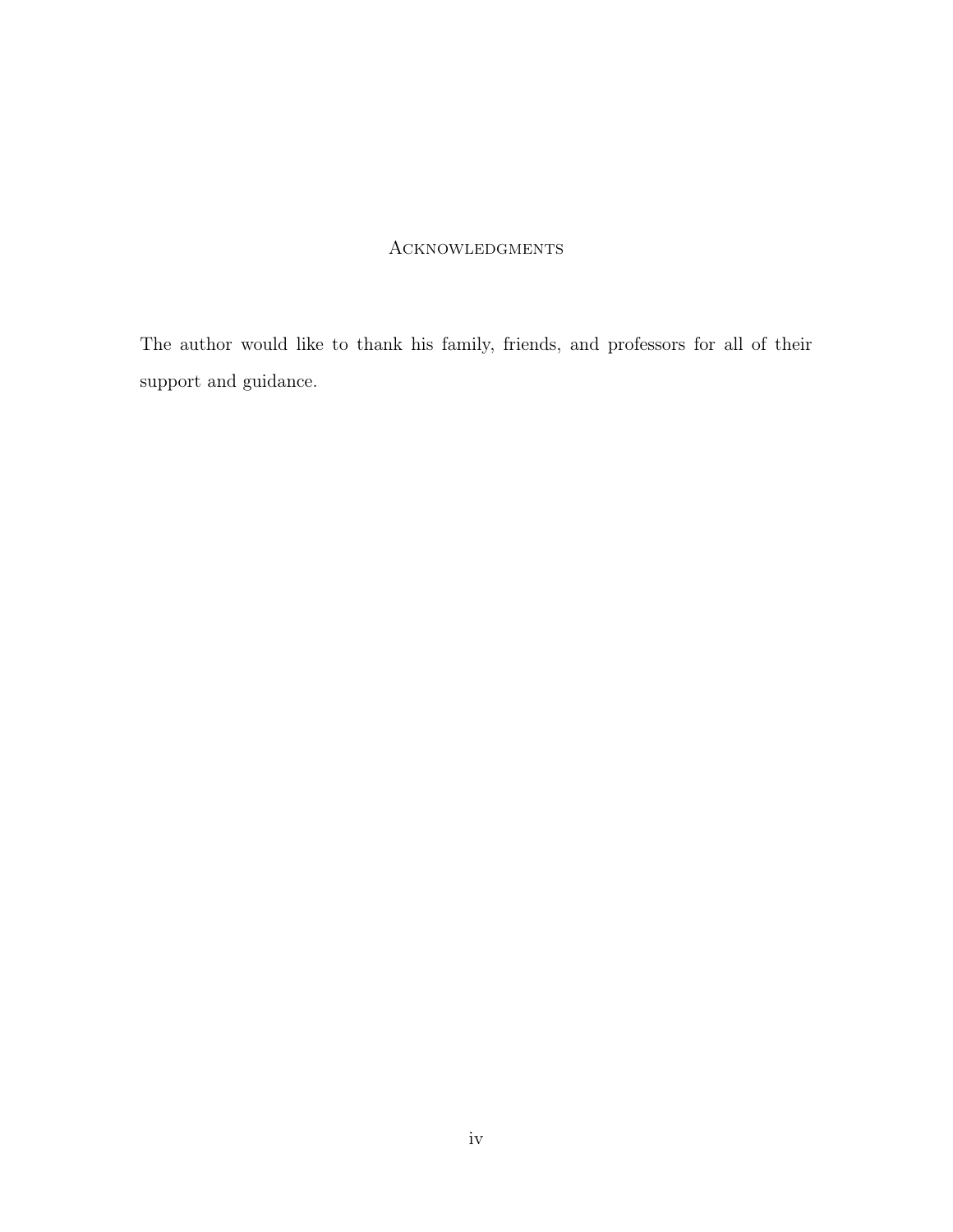# TABLE OF CONTENTS

| <b>CHAPTER</b> |  |
|----------------|--|
|                |  |
|                |  |
| 3              |  |
|                |  |
|                |  |
| 6              |  |
|                |  |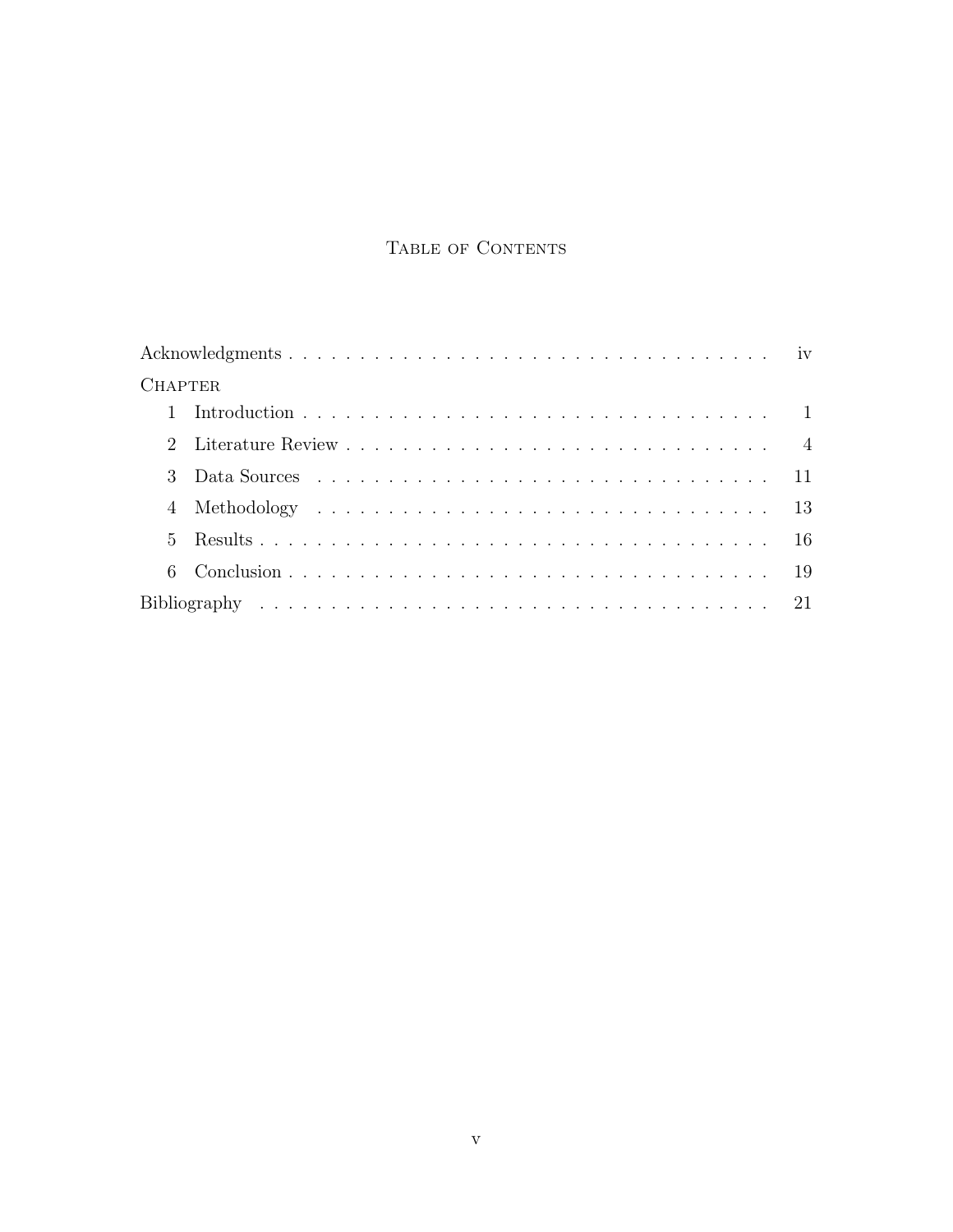### CHAPTER 1

### **INTRODUCTION**

The financial crisis of 2007-2009 raised many questions about role and efficacy of fiscal and monetary policy in addressing economic cycles and shocks. Some of this debate has focused on how these policy tools influence household consumption. Understanding how households adjust their consumption patterns to the economic environment around them is important informing which policy options are likely to be most effective, and help shape policy makers' expectations. One important question raised about the nexus between economic policy and household consumption, is to what extent households change their consumption in response to changes in interest rates.

Understanding how households change their consumption/ savings decisions to changes in interest rates is of importance for both monetary and fiscal policy because both change interests rates with fiscal policy affecting the amount of national saving available, and monetary policy effecting monetary base and where investment is allocated Elmendorf [4]. Households' response to interest rates has been seen as driver of the financial crisis and as a justification for policy responses to the crisis. These positions are not mutually exclusive but better understanding of this relationship is needed to evaluate how sound these arguments are.

The argument that economic policy was a driver housing and financial crisis, postulates that both expansionary monetary policy and home ownership policies helped support creation of sub-prime mortgages and growth of the mortgage-backed securities market [9]. Mian and Sufi [10] show a large increase in household debt leading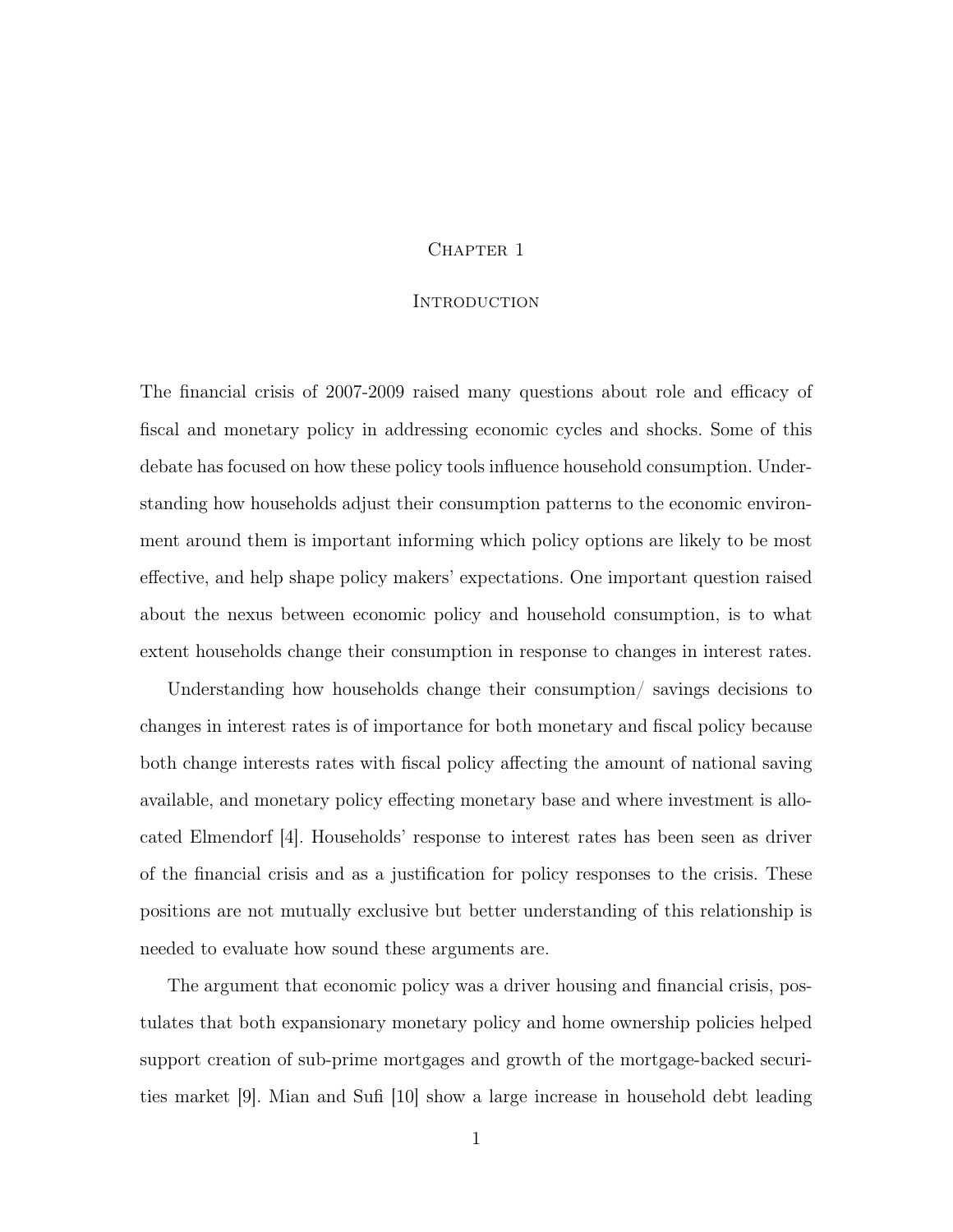

up to financial crisis shown in Figure 1 which supports this argument. The increase in household debt suggests that households were borrowing to supplement incomes. This phenomenon was observed by Krueger and Perri [7], who found that despite a well document increases in income inequality from 1980 to 2003, they did not find any significant change in consumption inequality between groups, and argue that this is in some part due to change financial markets allowing households to insure them-selves against income labor income shocks. This idea is interesting in hindsight appears that households were less able to insure themselves as they were able to take on debt.

The second argument is a Macroeconomic argument, which contend that in shortrun periods of below expected output, monetary and fiscal policy can be used to stimulate demand by households or firms. This argument is generally characterized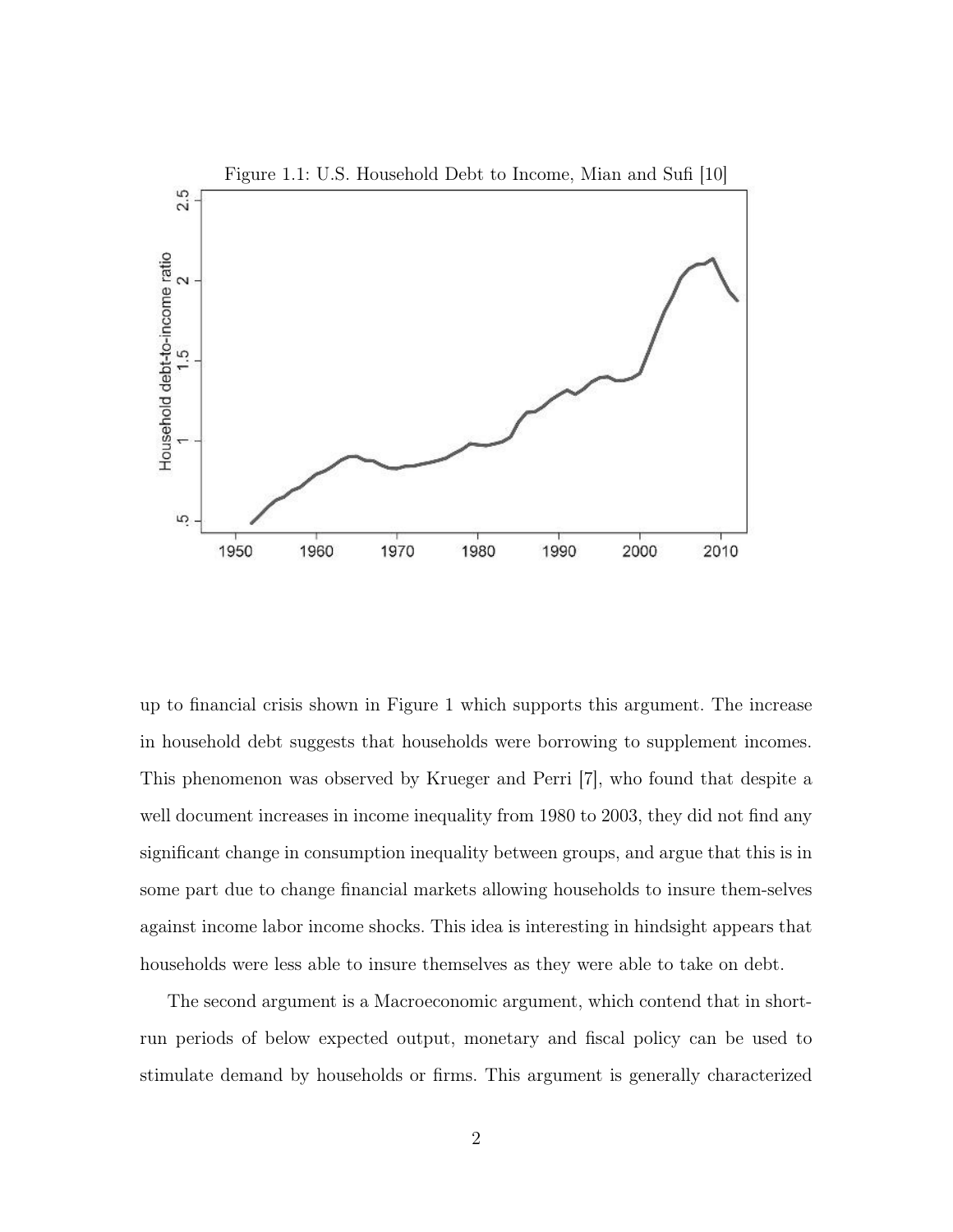as the Keynesian perspective or demand-side perspective, argues that in a crisis or economic downturn, demand is weakened by a contracting economy, and thus lower interest or higher levels of income are needed to stimulate demand for investment or consumption. One part of this perspective, suggests that lowing interest rates should correspond to higher demand for investment by firms with little reference about how household whose savings is a component of available loadable funds.

Underpinning the debates about fiscal and monetary policy are assumptions the relationship between household consumption behavior and interest rates. This paper examines this topic and presents estimates of this relationship. The remainder of the paper will be organized as follows. Section 2 will present the theoretical foundation behind consumption and its importance in the Macroeconomics. The section will then provide a review of literature on consumption and its determinants leading into Section 3 which will explain the data used in this analysis. Section 4 will present the used for analysis along with a discussion of its limitations. Section 5 will present the empirical results with a discussion of the model diagnostics, leading into Section 6 which conclude with the policy implications of the results presented, and area for further research or improvement.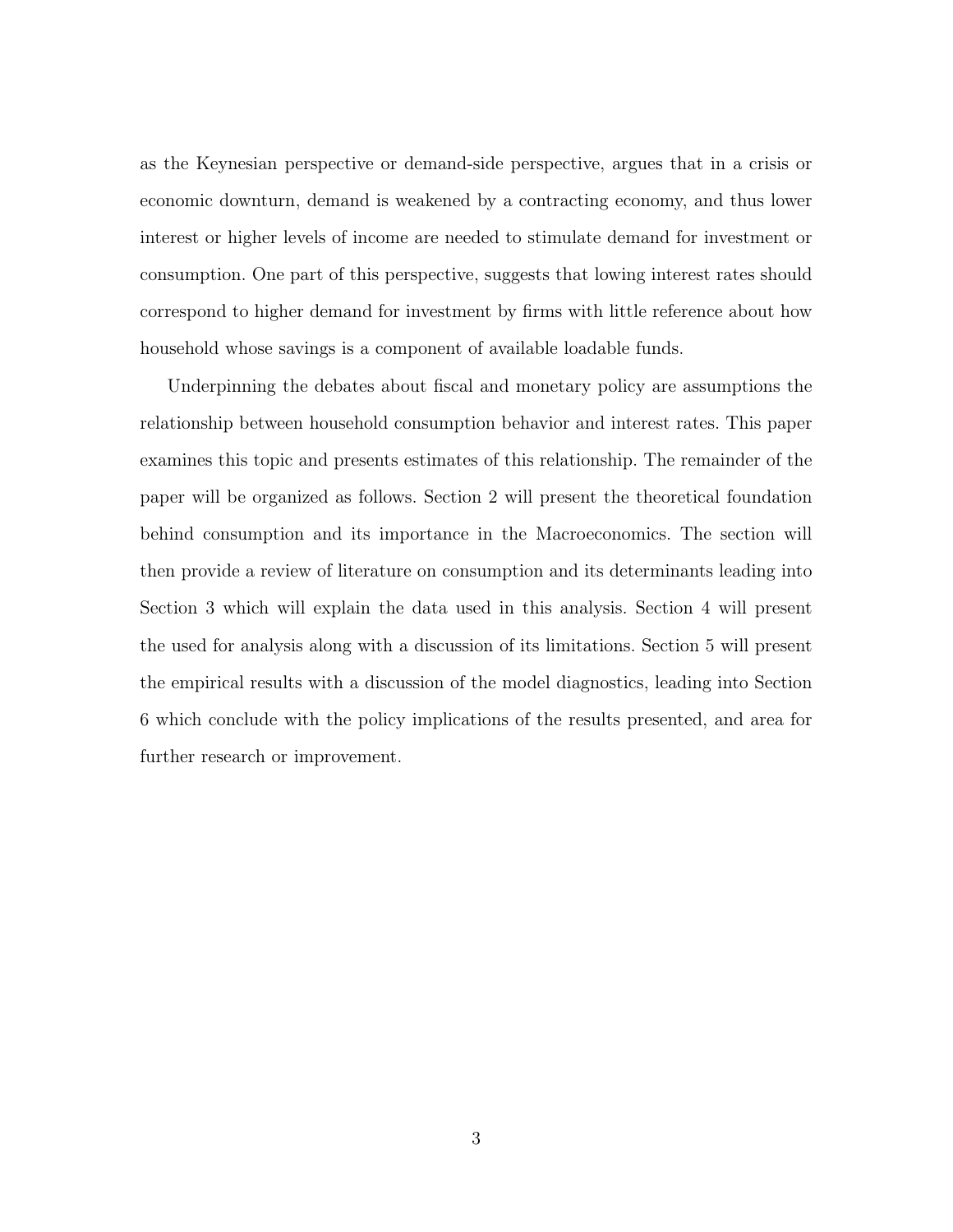### CHAPTER<sub>2</sub>

### Literature Review

Consumption is a topic that is major interest for economics and economic policy for many reasons. Practically, personal consumption expenditures (PCE) accounts for the largest portion of gross domestic product in the United States, and while panel A of Figure 2 shows that PCE has trended around 50 to 60 percent of GDP panel B shows that since the 1950s it has increase from to 58 percent of GDP to 68 percent. The trends in PCE provide a sense of the economic quality of life for Americans, which is likely skewed due to distributional and geographical features of income and purchasing power. The variation between income and consumption has lead some such as Stiglitz et al. [12] to suggest that Consumption measures are better indicators of welfare and quality of life. The potential for national statistics to be skew because of geographic variation or distribution, suggests that a micro-level analysis is need better understand how households respond.

It is helpful to understanding any analysis of consumption decisions, to first layout a simplified theoretical model, which can inform our expectations of both relationships of interests and possible relationships that if ignored would weaken our analysis. For this, it is common in the economics of consumption to think about households making consumption in the context of two periods. In this context individuals are thought of as having some preference for consumption in one period or the other but still wish to smooth their consumption across both periods. The individuals consumption decisions are constrained by their income and their wealth. Another factor that is important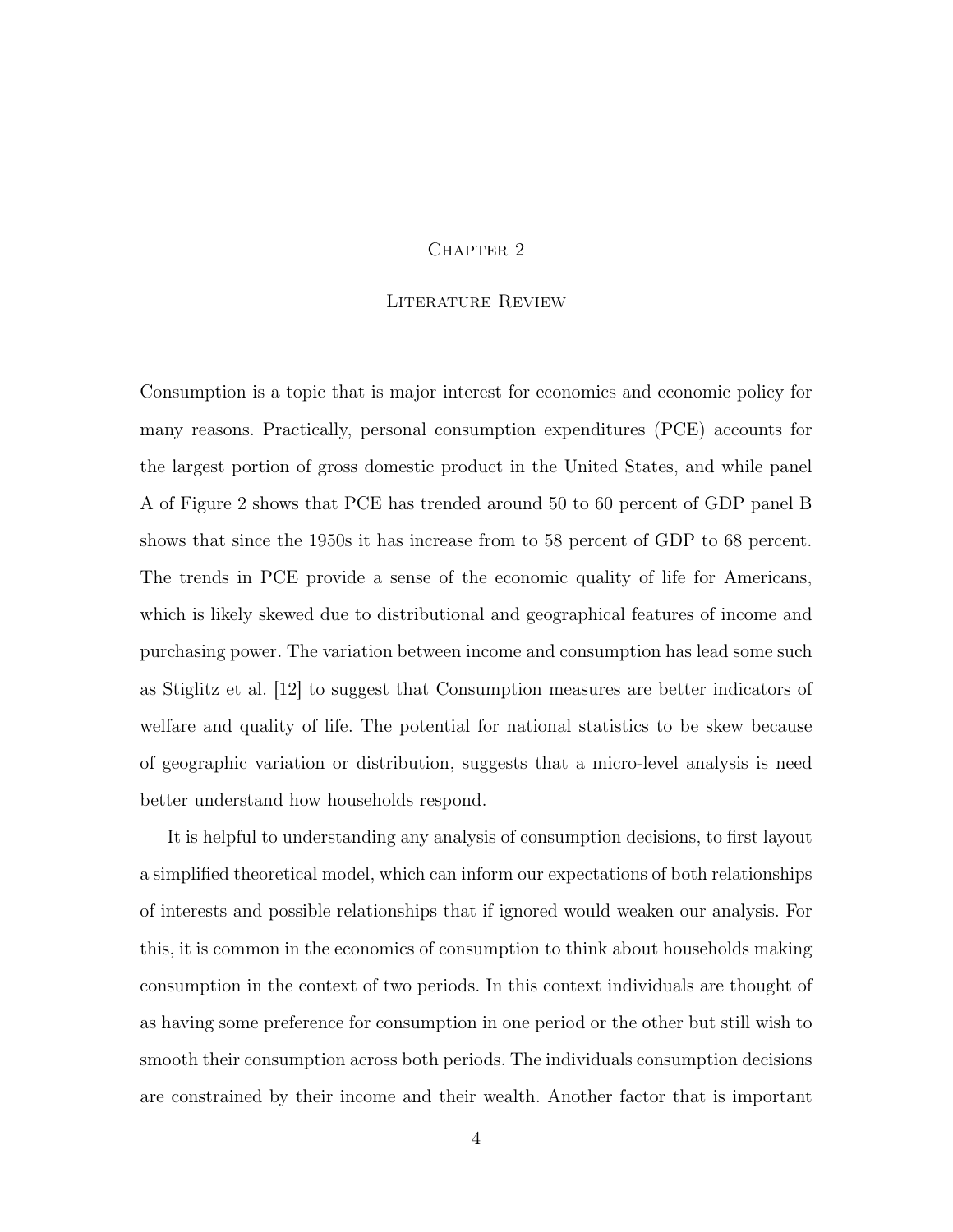Figure 2.1: Personal Consumption Expenditure as a Share of GDP



Source: Authors Calculation and Buruea of Economic Analysis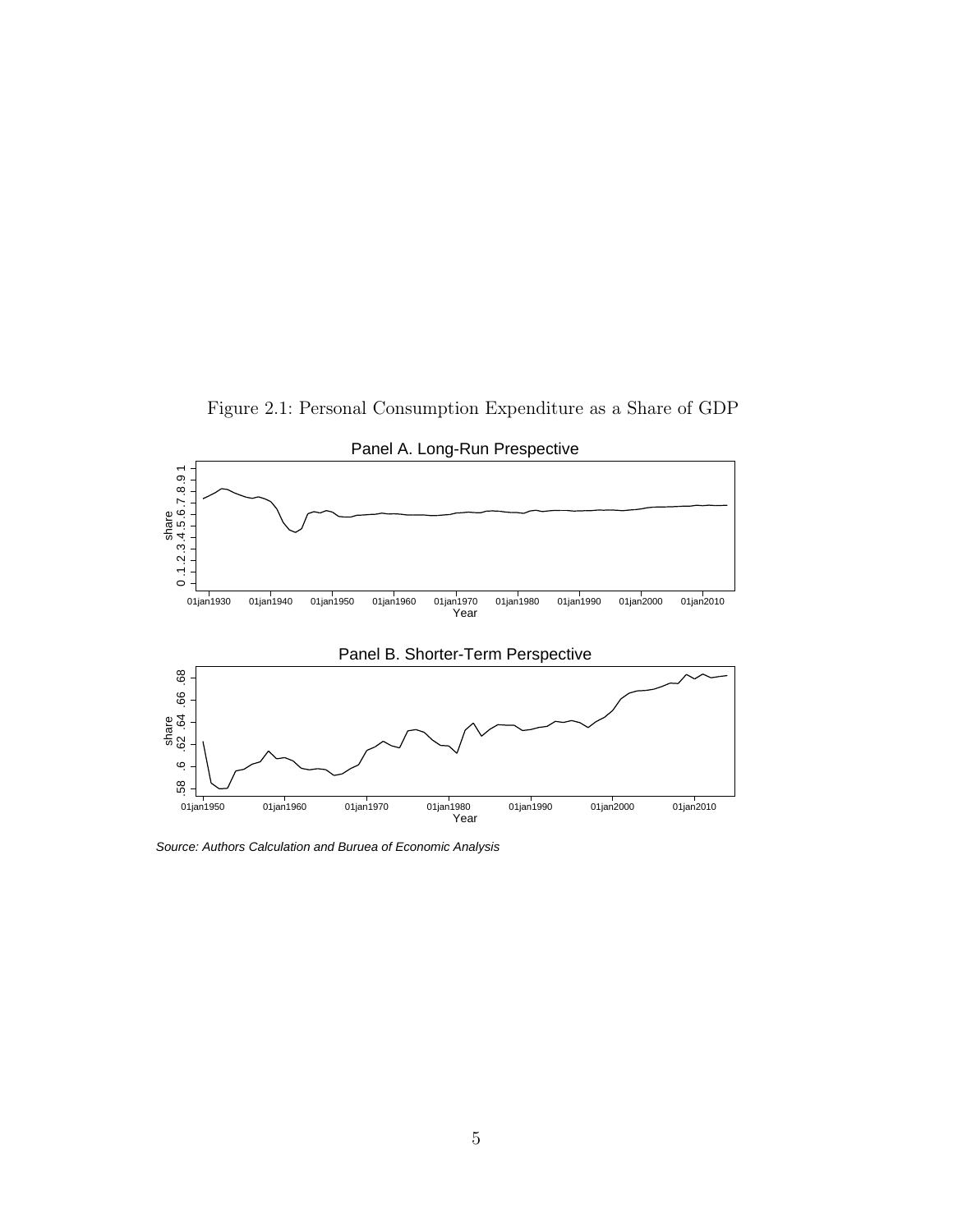with in this stylized model is that relative cost difference of consumption between periods, which is understood as the interest rate or discount rate. This stylized model has in identified Income, wealth, and interest rates as key variables of interest in analyzing the determinate s of consumption.

When extending the simple two period model to an analysis of consumption over an individuals life, it is necessary to make assumptions about the how they smooth their consumption. The most common of these assumptions is the defines the life-cycle model of consumption, which argues that people smooth their consumption over their life [4]. Part of the life-cycle model is assumption that people utilize their all of their resources over their life. As Elmendorf [4] discusses there are alternative models of consumption which emphasize either different time frames over which individuals maximize their utility, or targeting of relative levels of consumption or utility. This paper will analyze consumption in the context of the life-cycle model , which has implications for variables that are included in the model. The life-cycle model suggests that we should see age based variation in consumption changes. This expectation is stems from the reasoning that, as individuals get older they has less time to consume any unexpected increases income while they live.

The two period model of consumption provides insight into the possible effect of interest rate changes consumption.the relationship that is of interest to this paper is the effect of long-term state based mortgage interest rate on the consumption-savings decision. The two-period model is helpful for decomposing the different effects that interest rates have on this decision. The income, cost and wealth effects are the three commonly understood effect that changes in interest rates have on consumption. Understanding of these effects is important for understanding what type of impact policy have might have on households and what that effect means for households.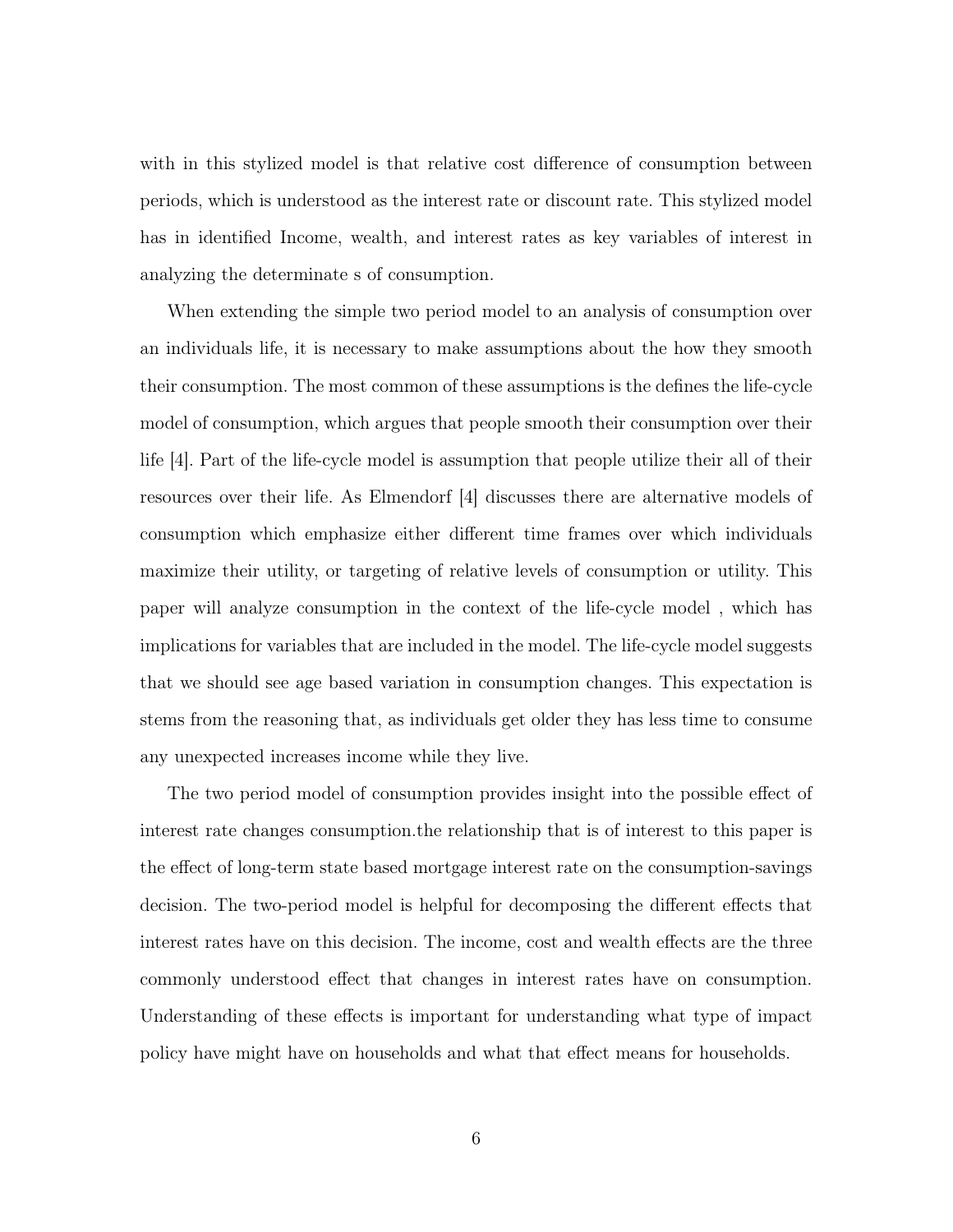### INCOME EFFECTS

Interest rates play an important role in economics and economic analysis. In the two period model an individual has a choice in period one to consume all of there income or to save that income for consumption in period two. The interest rate is the opportunity cost of foregone consumption in period one, and conversely it is the difference in purchasing power power and cost of borrowing between periods, in a risk free environment. This means that in a risk free world, the interest rate is the expected change in purchasing power on a quantity of money.

Changes in short-term interest rates can produce an income effect on consumption by changing the amount of income needed to smooth consumption. For example, an increase in interest rate will be associate with a lower cost to future consumption, allowing for the same level of consumption between period to be achieve at a lower cost. This allows individuals and household to maintain their present consumption , because cost will be lower in the future [1]. The effects of long term interest rate changes may be less certain as they are likely more dependent on the income the household, because a higher interest rate will increases the cost of borrowing to support consumption in the present.

### COST EFFECTS

Cost effects are the result of changes in relative value of two choices. Typically, households deciding between consumption today or in future, higher short term interest rates make consumption in the present more costly than in the future. This change in cost over time should incentivize a shift in consumption to the future.

Elmendorf [4] discusses the literature on the the sensitivity (elasticity) of household consumption to interest rates in two distinct categories based on their level of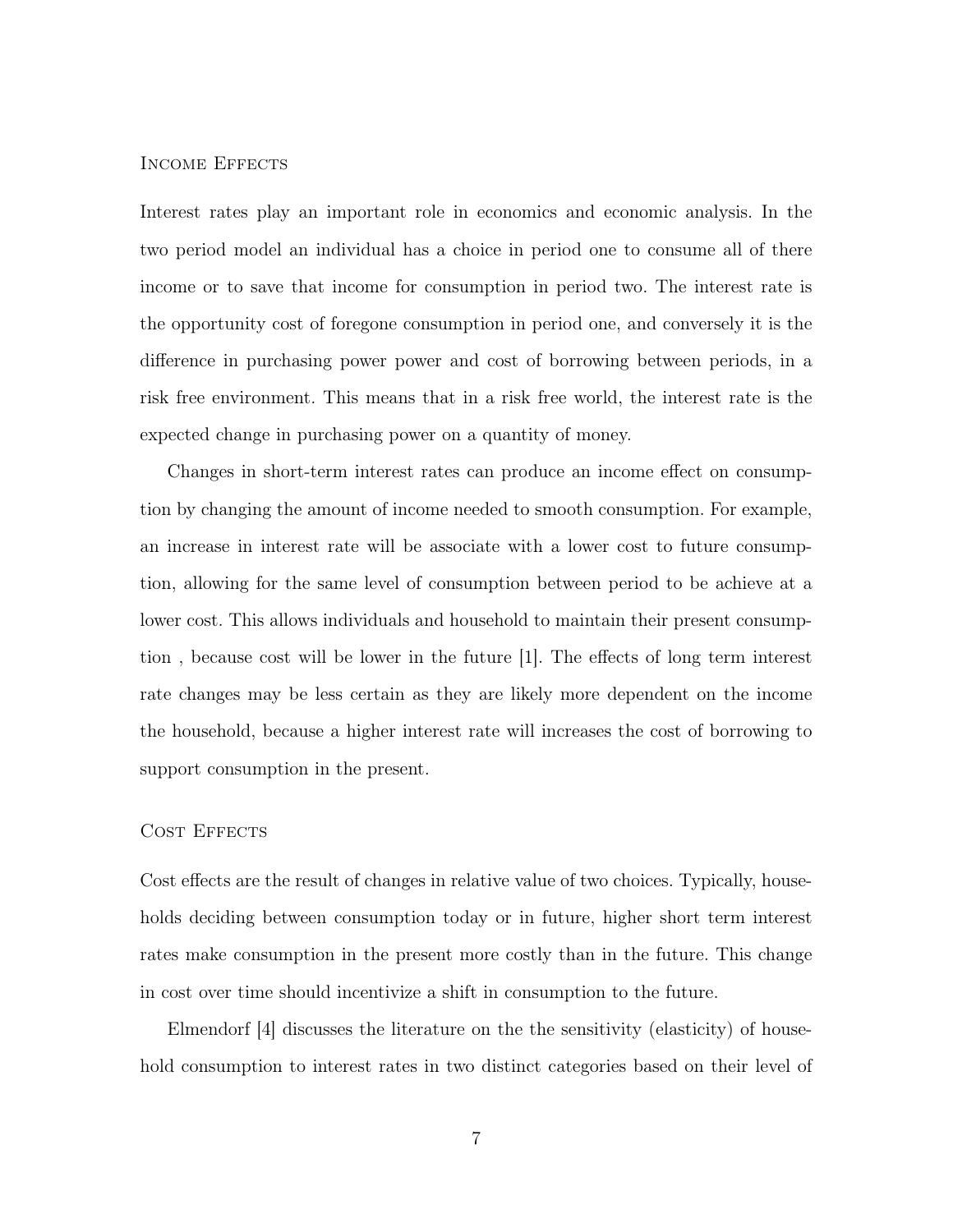analysis. This distinction is helpful for providing clarity on the literature and will be used here. The categories of studies are those that use aggregate data and those that use household data, with each method having its own strengths and weaknesses.

### Aggregate Studies

Studies that examine changes in the aggregate consumption have a more classical macroeconomic foundation. Research by Hall [5], tested the relationship between alternative measures of expected rates on consumption over time periods. While the results showed no real relationship, the models were expanded by Mankiw [8] to test the idea of household having different inter-temporal consumption functions. They found that there was reason to believe that in the aggregate, consumers might not adhere to the life-cycle model. This is important in macroeconomic modeling, as it may mean that a significant number of households optimize their consumption through some alternative method rather then over their lifetime. These results while informative are limited because analysis being at the aggregate level does not help to identify how other consumers make decisions.

#### Household studies

Household data studies are a little more diverse in their approach to understanding consumption behavior.Notably these studies tend to explore consumption choices in the face of liquidity constraints. Runkle [11] looked at consumption in the face of liquidity constraints using the Panel Study of Income Dynamics (PSID), He did not find evidence of liquidity constraints, but did find a cost effect for household with high wealth-income ratios.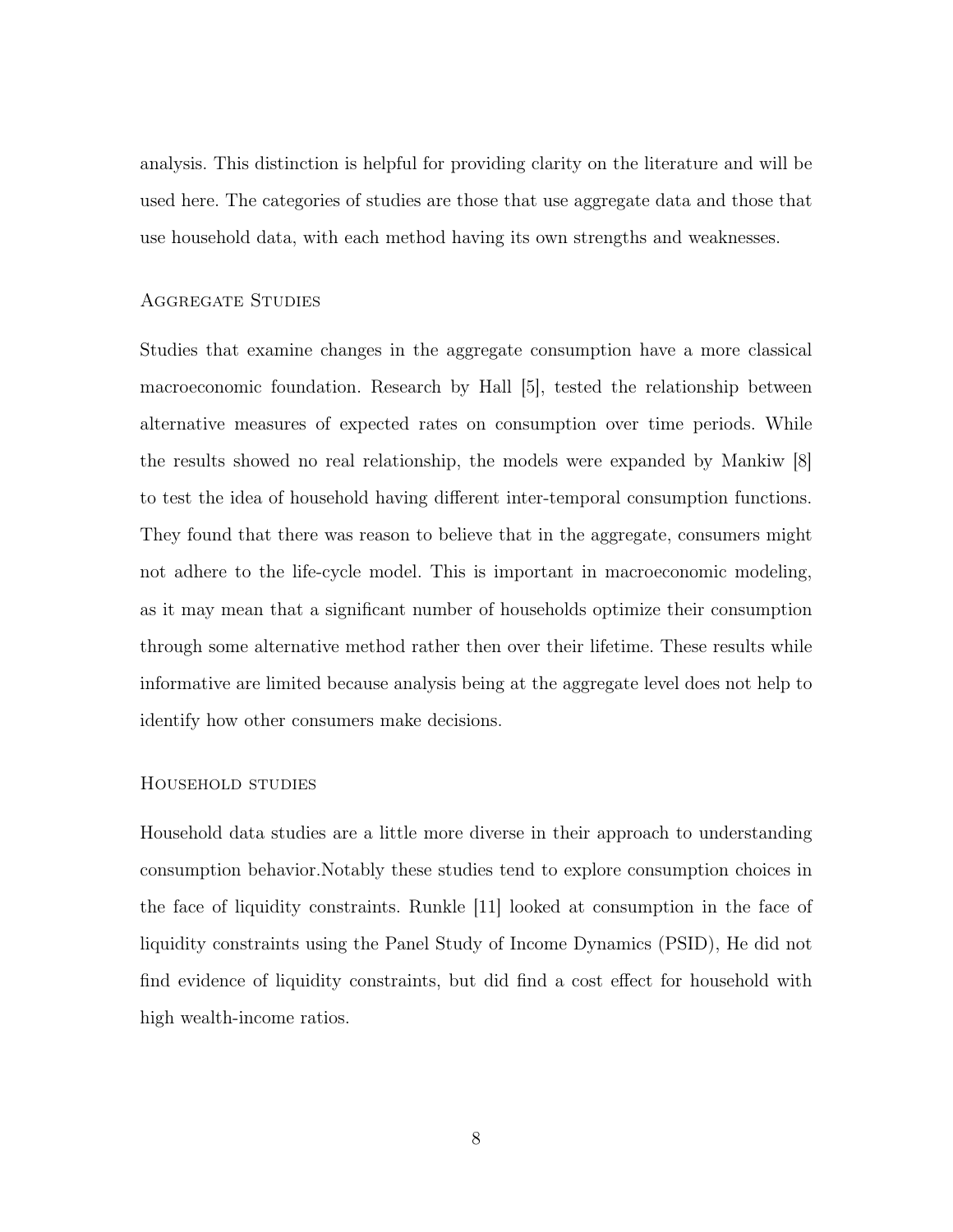Liquidity constraints can generally be understood as money constraints where liquidity constrained households have limited access to money or resources for consumption. The study of liquidity constraints is important for the analysis of Iacoviello  $|6|$ , which studied the relationship between housing prices and consumption. Iacoviello's analysis of housing prices was an application to the liquidity constraint analysis at the aggregate level, and it found robust estimates that housing prices explained changes in consumption. These results are still limited by the aggregation assumptions that are made using macroeconomic data. Iacoviello's results while interesting are part of a larger literature that is less clear, and is even disputed by findings in Dynan [3] who found insignificant housing price effect.

It is also worth noting that household data have also been used to estimate the strength of desire to save. Dynan [2] used the CES data to estimate this relationship, and found a small risk averse saving motive.

Household studies are limited by available data. Data source like the CES and PSID are usually coded for anonymity which limits usefulness to studying demographic and geographic factors.

#### WEALTH EFFECTS

The wealth effect is a change in behavior that is associated with changes in wealth due to saving over multiple periods. The multi-period nature of this effect means that the an increase in the interest rate is associated with a decrease in both the value of saving and future income. This means that they are unable to purchase as much in the future, so they are likely to save more to cover the difference based on their own preferences.

Dynan [3] used CES data to examine wealth effect from two factors. First studying the effect of stock market changes on the consumption of stock holding and non-stock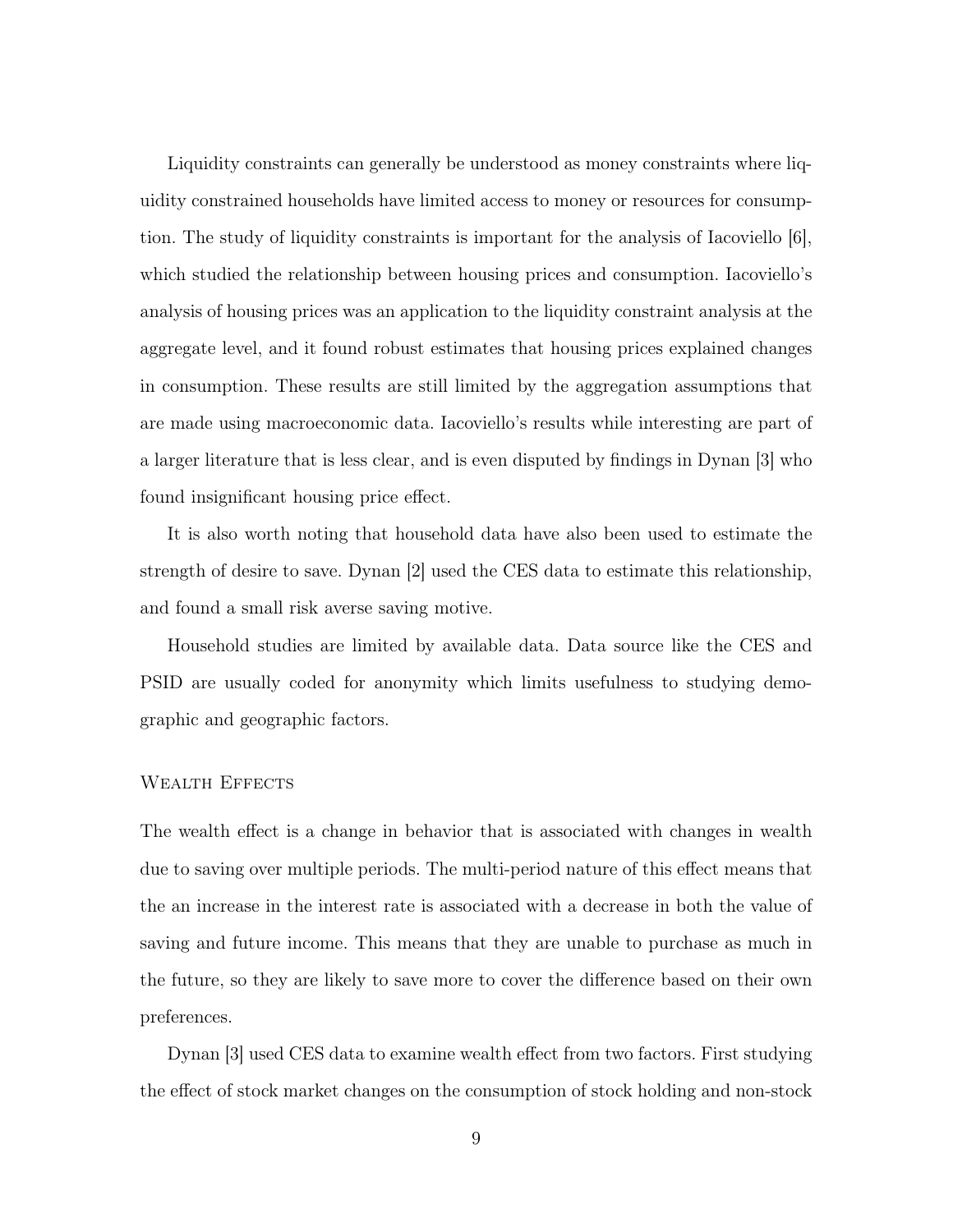holding households, she found that there is a difference in wealth effect. However, that when new data extended the analysis into the 2000's, the relationship was weakened.

Dynan [3] also examined the effect of state based housing prices on consumption. While this analysis did not address the issue of liquidity constrained household, it did not find a significant relationship between state housing prices and consumption. This paper will expand on her model but include state level mortgage interest rates with are likely associated with both housing prices and consumption.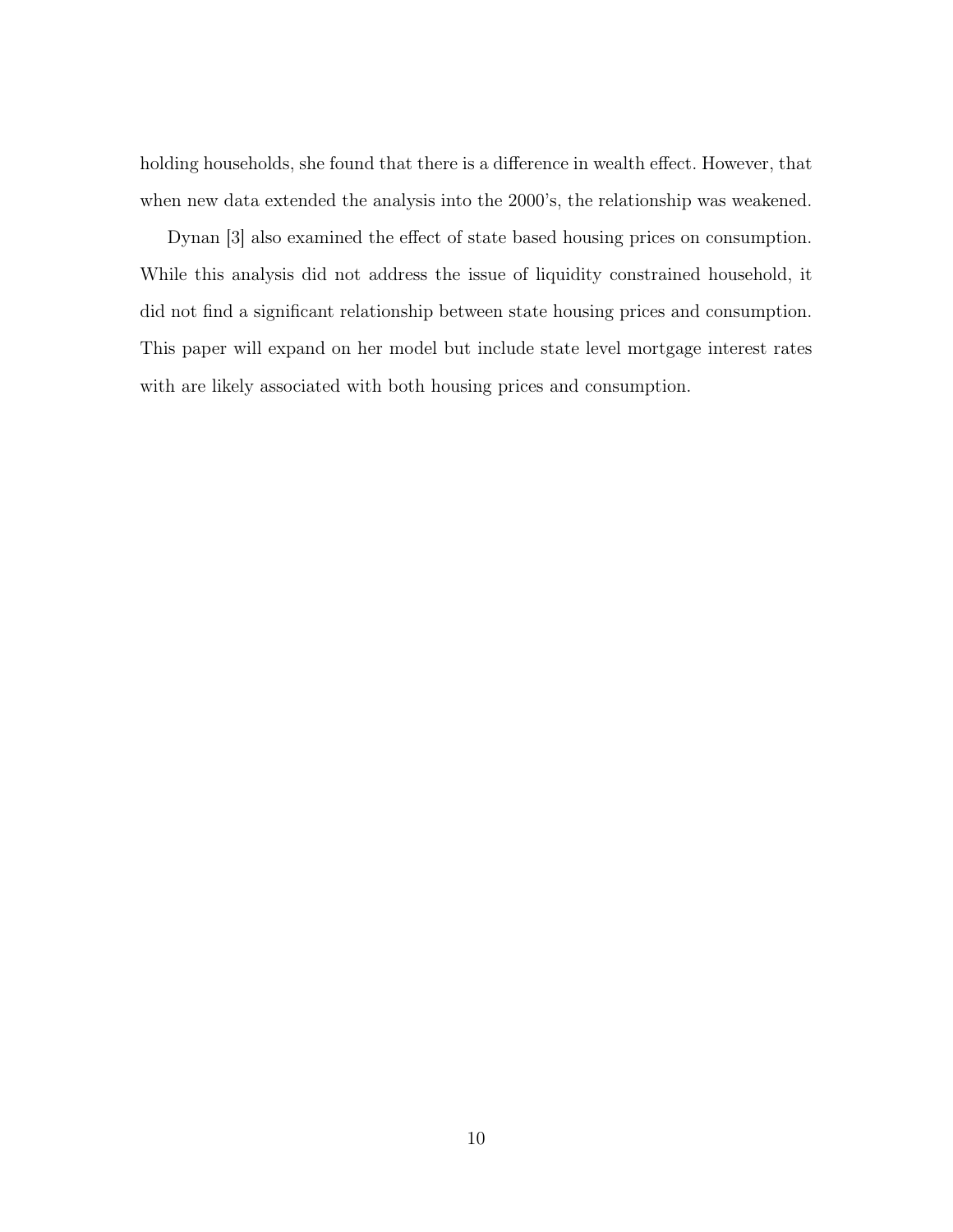### CHAPTER 3

### DATA SOURCES

This paper utilizes Bureau of Labor Statistics (BLS) Consumer Expenditure Survey (CES) Public Use Micro Data to study households. CES data are collected by the Census Bureau and used by BLS to produce expenditure and price index data. The survey has been collected since the 1930s and contains a significant amount of information on the households surveyed. The public use data have been cleaned up to ensure anonymity of the respondents. The survey is split into two different parts, the interview survey and the diary survey, which collect different expenditure information. This paper will use the interview survey data, which collects a larger range of expenditure types.

The interview survey is conducted every quarter collecting data on types of expenditures for the three months prior. Respondents are households and they are interviewed for five quarters with the first interview not being published. Households or consumer units (CUs) are replaced after the fifth interview, with a fifth of the respondent pool cycling out every quarter.

CES data allows for a unique insight into consumption because of the quarterly panel structure. The periodicity of the interview survey allows for comparison of consumption expenditure by households between quarters, which is beneficial to the analysis of how households adjust to economic conditions. Where the CES data is falls short for this analysis is in the response rate for households.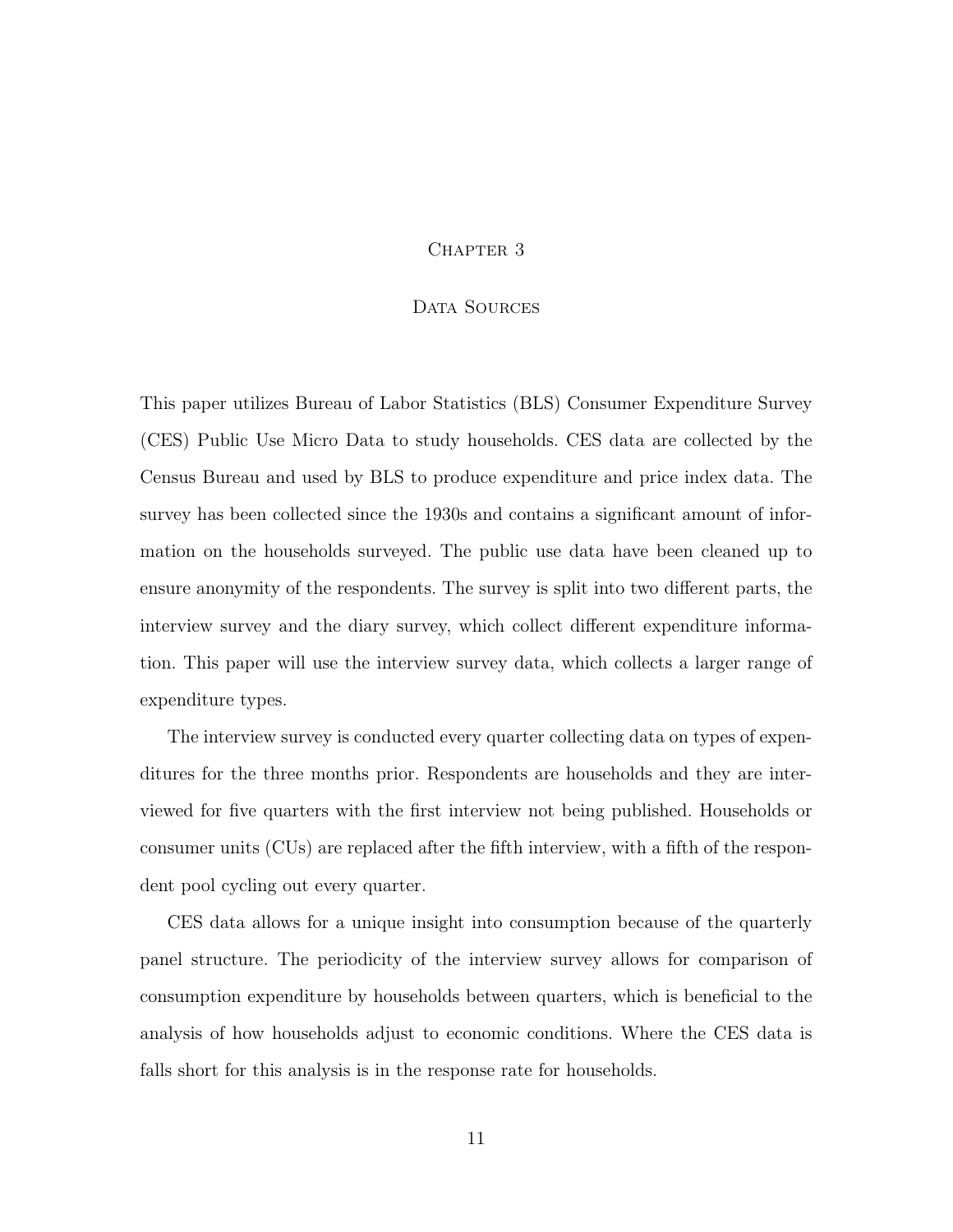This paper also uses a quarterly tabulation of the Mortgage Interest Rate Survey from the Federal Housing Finance Authority (FHFA). The data were provided as monthly data and subsequently averaged by state for the three months of the quarter. These data were combined with FHFA state housing price data to control for housing price changes.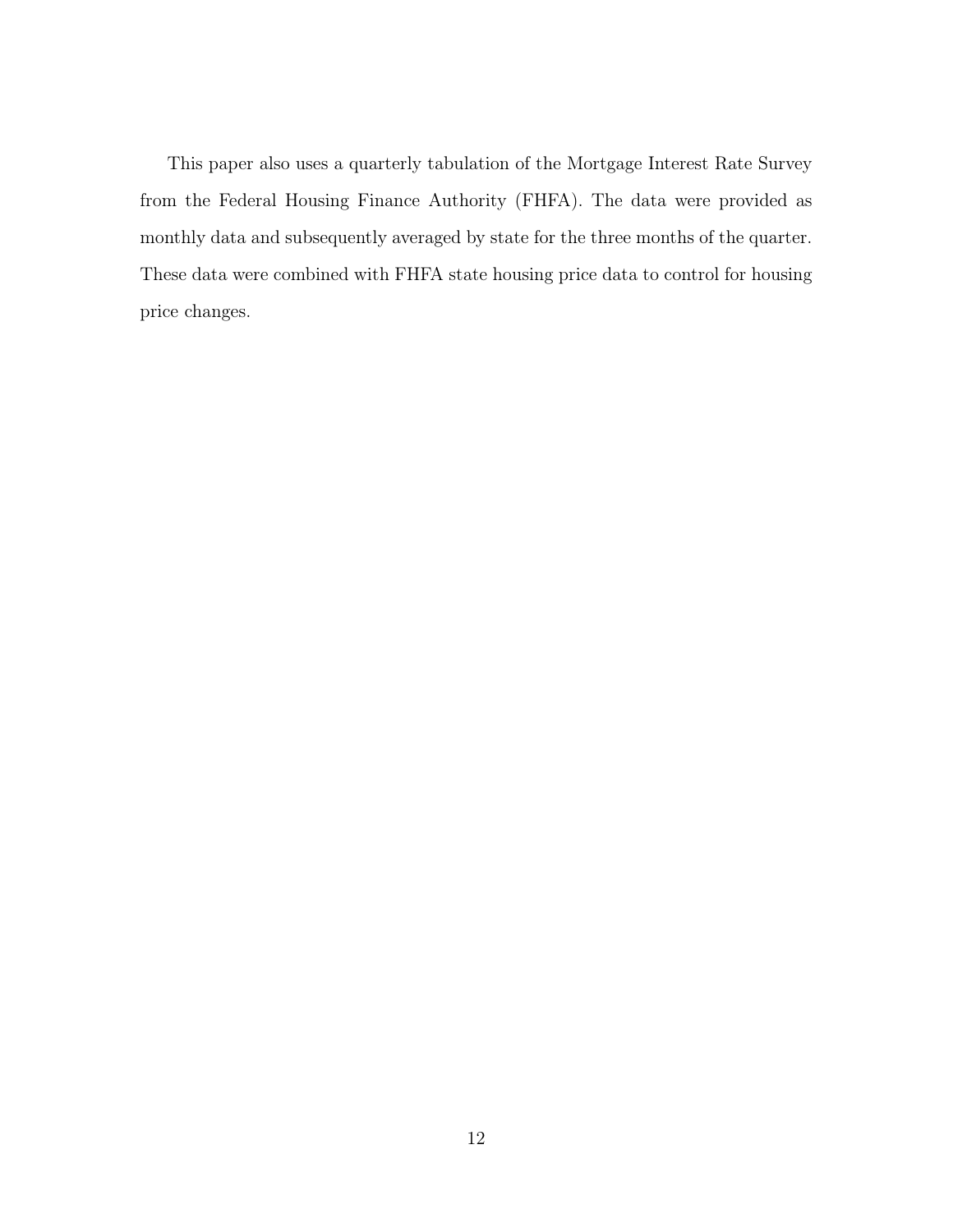#### CHAPTER 4

### **METHODOLOGY**

This paper utilizes the model used by Dynan [3] to study the wealth effects of stock price changes on consumption. The model estimates the changes between quarters, rather than over the entirety of the interview. The model takes the form:

$$
\Delta ln C_{it} = \alpha_0 + \beta_1 \Delta R_{it} + \beta_2 X_{it} + \epsilon_{it} \tag{4.1}
$$

Where  $\Delta ln C_{it}$  is the change from the first interview to the last interview, in the log of real consumption.  $\Delta ln R_{it}$  is the change in the average effective mortgage interest rate for the state of residence for the consumer. While  $X_{it}$  is a vector of consumer unit characteristics that will be controlled for and are consistent with Dynan [3]. Table 4.1 lists the variables of the model, along with a description and the literature that used them.

The time indicator t is understood to reference the last interview for a consumer unit. This time structure will allow for a first difference estimate of consumption changes given changes in interest rates. To ensure that the data are measuring real changes in the behavior over time, economic data are converted into real values using available indices from the Bureau of Economic Analysis. Most importantly the consumption expenditures are adjusted using National Personal Consumption Expenditure price index with a base year of 2009 dollars. Controls for age, family size education level, average income between the first and last interview, change in logged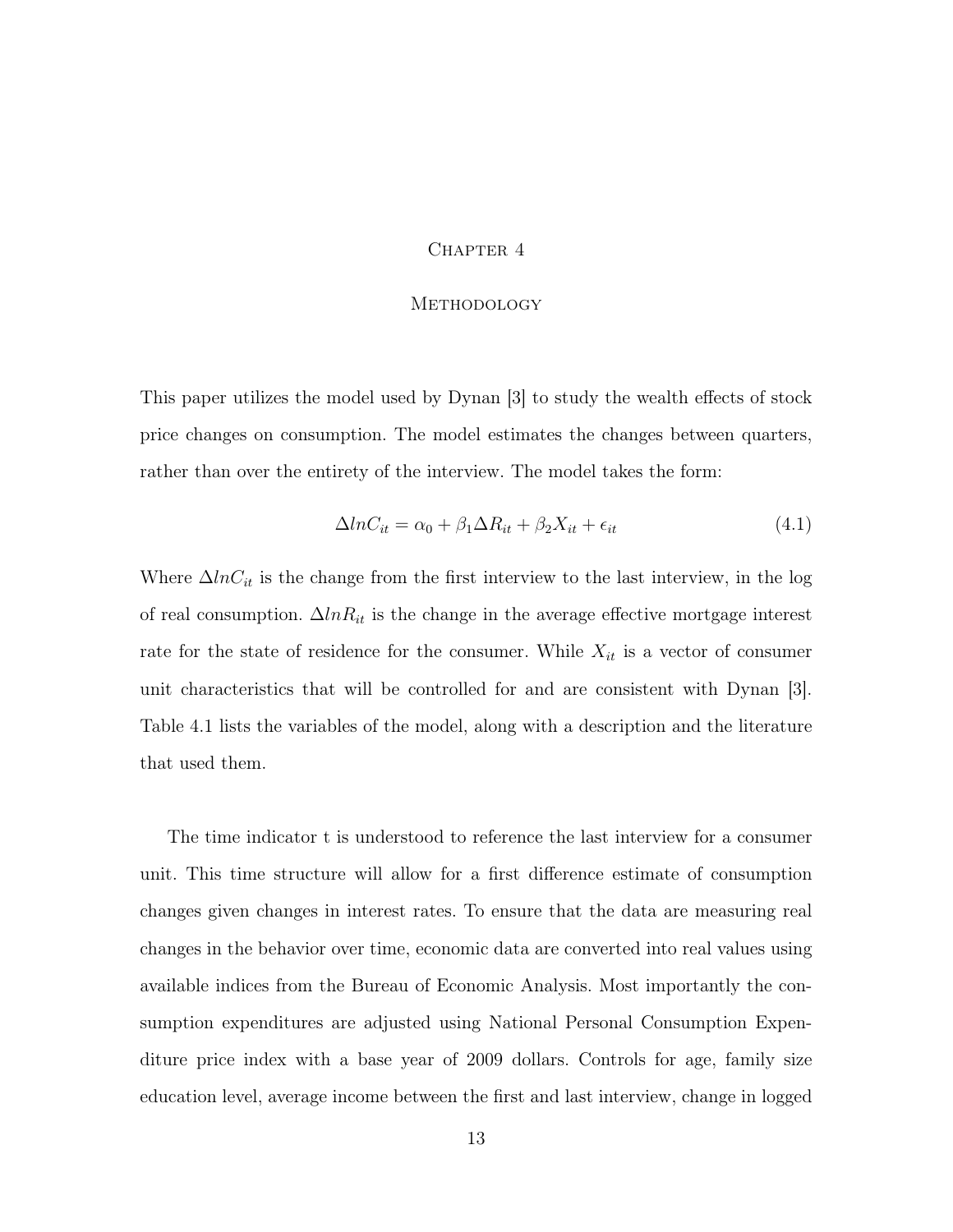|                              | л.<br>л.                       |       | л.                             |                |
|------------------------------|--------------------------------|-------|--------------------------------|----------------|
| Variable                     | Label                          |       | Variable Expected Relationship | Justification  |
| Variable Of Interest         |                                |       |                                |                |
| $-CH$ Inrcost                | Percent Change Log Consumption | Y     | N/A                            | N/A            |
| $-$ CH lneff rate            | Percent Change Interest Rate   | $X_1$ | Inverse                        | Hypothesis     |
| $-$ CH indexEXP nsa          | Percent Change HPI             | $X_2$ | Direct                         | Dynan $(2010)$ |
| $-CH$ lnincome               | Percent Change in Income       | $X_3$ | Direct                         | Dynan $(2010)$ |
| $-$ income                   | Average Income                 | $X_4$ | Direct                         | Dynan $(2010)$ |
| - renter                     | Renter                         | $X_5$ | Indirect                       | Dynan $(2010)$ |
| Controls and other Variables |                                |       |                                |                |
| $-$ cuid                     | Household ID                   | N/A   | N/A                            |                |
| $-$ age ref                  | Age                            | $X_6$ | Direct                         | Dynan $(2010)$ |
| $-$ educ ref                 | Education                      | $X_7$ | Direct                         | Dyan(2010)     |
| – fam size                   | <b>Family Size</b>             | $X_8$ | Direct                         | Dynan $(2010)$ |

Table 4.1: Variable Descriptions Expected Relationships and Justifications

income are included in the model. These covariates may correlate with the how households adjust to interest rate changes. The model also includes controls for the square of age and a dummy variable for renter of home, to allow for nonlinear age effects and to observe differential effects for home renters and owners. Table 4.2 lists the mean consumption and interest rate for all observations in by region of residence. On inspection of Table 4.2 it is observed that average regional consumption varies over the time period, while interest rates for all region have a definite downward trend.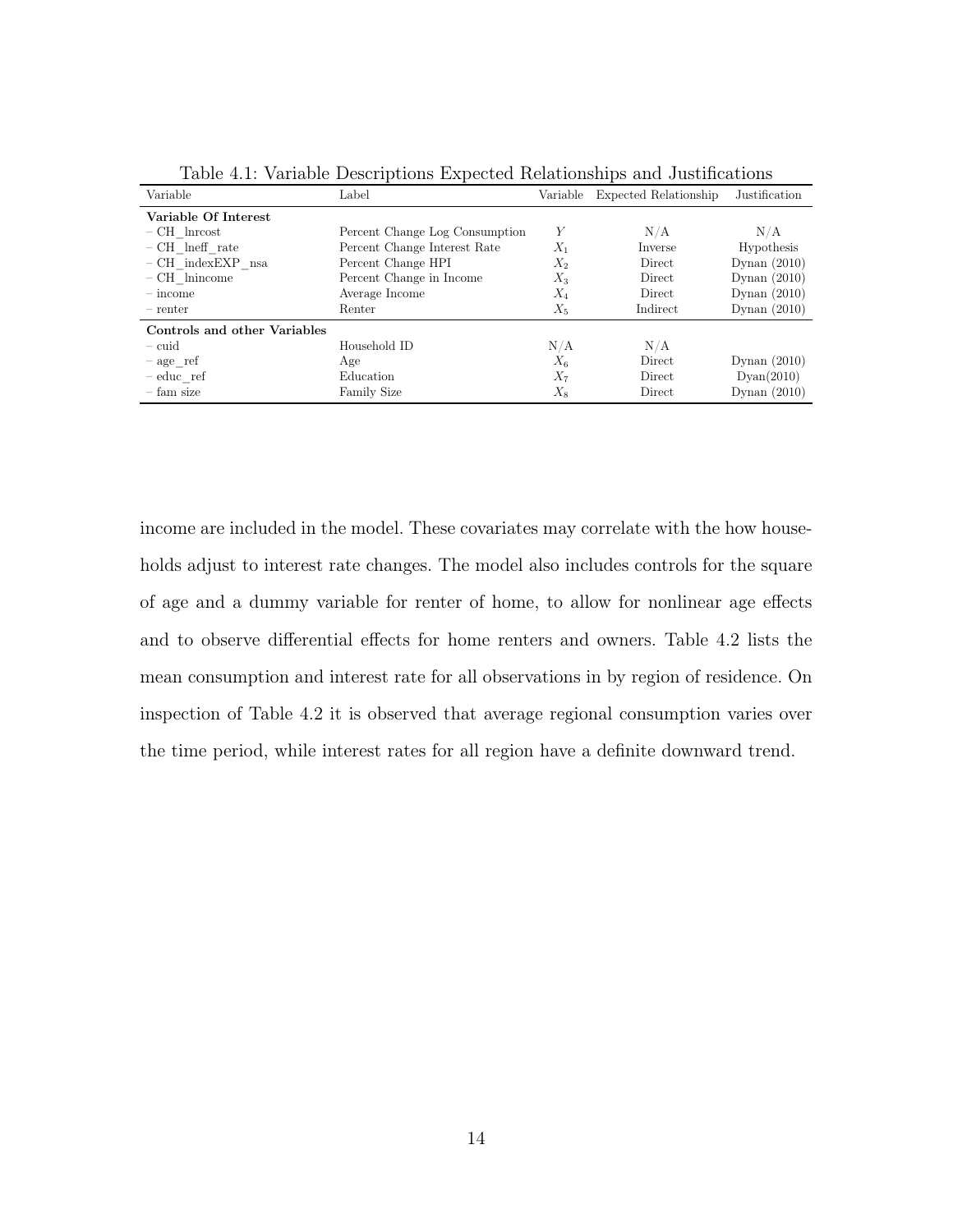Table 4.2: Mean Consumption Expenditure and Interest Rate by Region and Year, For 2006-2012

|                       | FOI ZUUO-ZUIZ<br><b>Consumption Expenditures</b> |             |             |             |             |             |                |          |
|-----------------------|--------------------------------------------------|-------------|-------------|-------------|-------------|-------------|----------------|----------|
| Year                  | New England                                      | Mideast     | Great Lakes | Plains      | Southeast   | Southwest   | Rocky Mountain | Farwest  |
| 2006                  | 2317.215                                         | 2110.63     | 1954.792    | 2039.369    | 2074.876    | 2057.692    | 1937.142       | 2575.55  |
| 2007                  | 3000.276                                         | 2882.18     | 2508.275    | 2697.738    | 2576.7      | 2561.997    | 2702.26        | 2884.287 |
| 2008                  | 3143.631                                         | 2694.512    | 2428.163    | 2381.49     | 2555.36     | 2641.945    | 2626.918       | 2824.444 |
| 2009                  | 2623.685                                         | 2573.008    | 2407.002    | 2327.6      | 2573.569    | 2600.457    | 2646.21        | 2739.583 |
| 2010                  | 2593.226                                         | 2554.213    | 2499.813    | 2144.857    | 2451.458    | 2339.231    | 2530.269       | 2630.135 |
| 2011                  | 2750.509                                         | 2626.996    | 2327.444    | 2141.239    | 2307.153    | 2368.635    | 2253.469       | 2666.15  |
| 2012                  | 2587.86                                          | 2535.532    | 2230.21     | 2407.225    | 2379.78     | 2328.714    | 2688.993       | 2554.933 |
| <b>Interest Rates</b> |                                                  |             |             |             |             |             |                |          |
| 2006                  | 6.475                                            | 6.567       | 6.651       | 6.5251      | 6.658       | 6.65        | 6.567          | 6.461    |
| 2007                  | 6.453                                            | 6.522       | 6.65        | 6.504       | 6.55        | 6.583       | 6.533          | 6.424    |
| 2008                  | 6.122                                            | 6.162       | 6.266       | 6.185       | 6.215       | 6.221       | 6.175          | 6.13     |
| 2009                  | 5.024488023                                      | 5.144934606 | 5.199484952 | 5.167535753 | 5.130713764 | 5.187456162 | 5.12           | 5.16     |
| 2010                  | 4.77                                             | 4.855       | 4.872       | 4.884       | 4.873       | 4.892       | 4.857          | 4.924    |
| 2011                  | 4.5475                                           | 4.599       | 4.615       | 4.703       | 4.631       | 4.669       | 4.712          | 4.67     |
| 2012                  | 3.761                                            | 3.799       | 3.845       | 3.888       | 3.854       | 3.889       | 3.90           | 3.91     |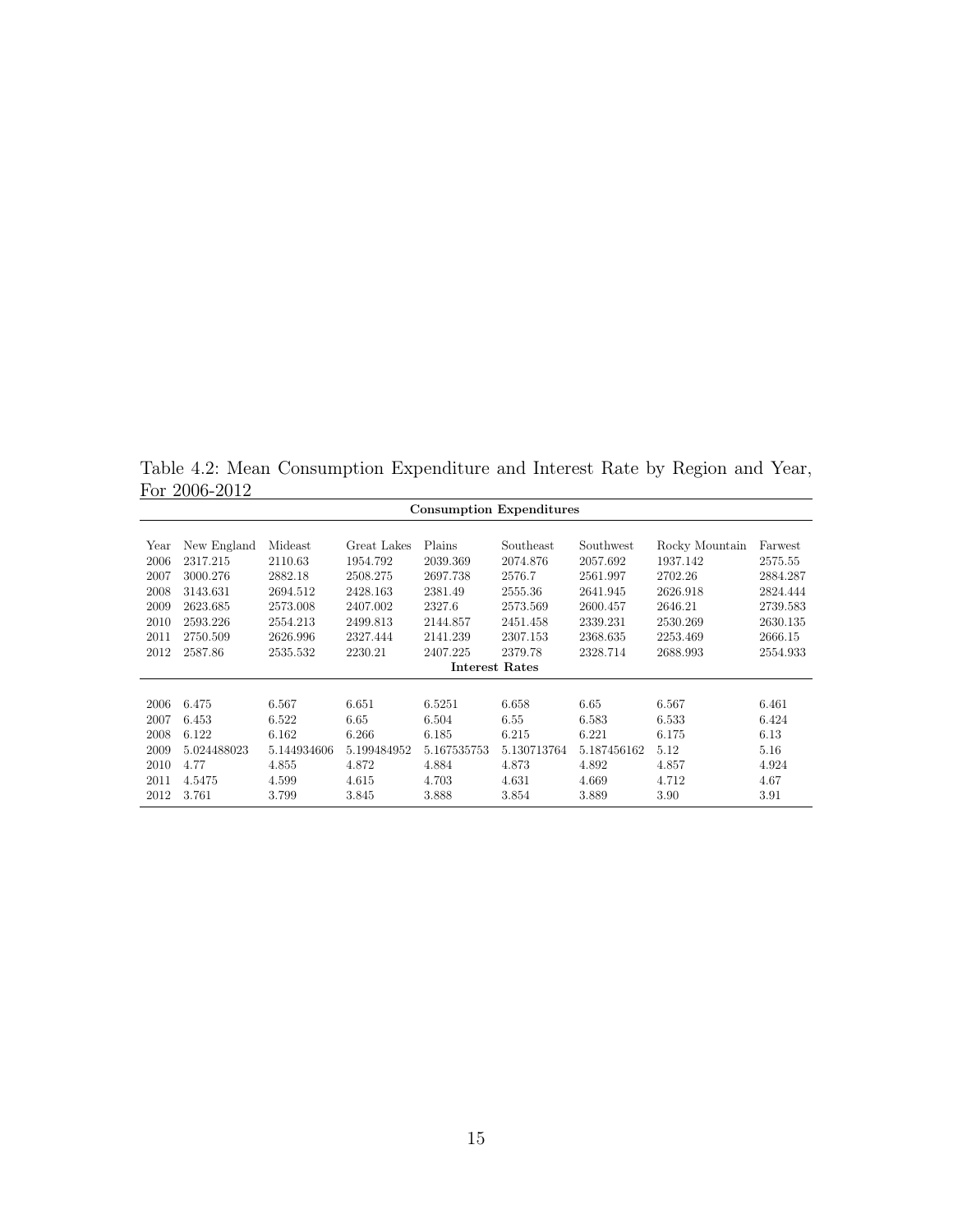### CHAPTER 5

## **RESULTS**

Table 5.1 shows the means and estimated effects of the independent variables in the difference in logged consumption. with robust t-statistics. Looking at the means of the control variables it is of importance to note that over the period there was an average decline in the housing price index, which is likely a feature of time period covered by the analysis, and limits the generalizable of the study.

Column 2 and 3 of Table 5.1 shows the raw estimates of the housing price index change and interest rate change on the change in logged consumption. The results are shown with robust t-statistics as White test shown at the bottom of the table showed there were heteroskedastic errors.

Columns 4 and 5 of Table 5.1 show the results of two similar models with row 5 controlling for not linear age effects. Interpreting the results of interest rates on consumption, the models in columns 4 and 5 show that a 1 percent change in interest rates is associate with a 0.03 percent increase in consumption, which is relatively small but statistically significant. This result is interesting because it suggest that higher interest rates lead to higher consumption. Housing price also has a statistically significant relationship suggesting a 1 percentage point increase in housing price is correlates with an approximately 0.13 percent increase in consumption. These results suggest that long term housing prices and mortgage interest rates.

Both of the results just discussed are substantively interesting, but it is important to note that there are limitations to the interpretation of the results. The Link tests at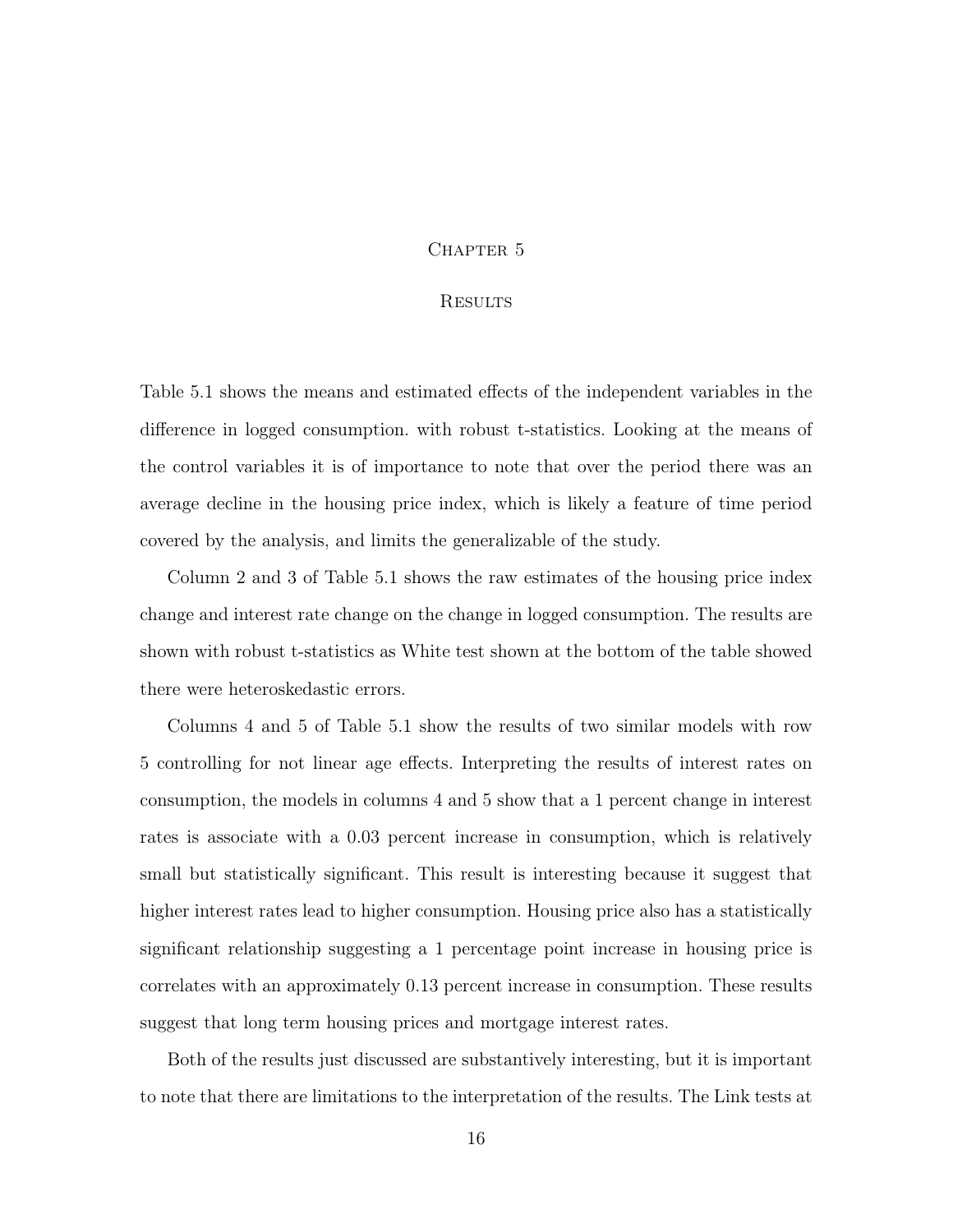|                                                 | Mean<br>Mean/t | Model 2<br>b/t/vif | Model 3<br>b/t/vif | Model 4<br>b/t/vif | Model 5<br>b/t/vif |
|-------------------------------------------------|----------------|--------------------|--------------------|--------------------|--------------------|
| Change in State Average Effective Interest Rate | $-0.347$       |                    | $0.042**$          | $0.035**$          | $0.035***$         |
|                                                 |                |                    | (3.252)            | (2.804)            | (2.804)            |
|                                                 |                |                    | [1.000]            | [1.005]            | [1.005]            |
| HPI                                             | $-0.039$       | $0.177**$          |                    | $0.132^{\ast}$     | $0.133*$           |
|                                                 |                | (2.744)            |                    | (2.040)            | (2.067)            |
|                                                 |                | [1.000]            |                    | [1.006]            | [1.006]            |
| Percent Change in Income                        | $-0.024$       |                    |                    | $0.083***$         | $0.083***$         |
|                                                 |                |                    |                    | (11.666)           | (11.653)           |
|                                                 |                |                    |                    | [1.002]            | [1.002]            |
| Average Income over period                      | 97373.016      |                    |                    | $-0.000$           | $-0.000$           |
|                                                 |                |                    |                    | $(-0.817)$         | $(-0.489)$         |
|                                                 |                |                    |                    | [1.294]            | [1.315]            |
| Age of Household                                | 51.888         |                    |                    | 0.000              | $-0.004*$          |
|                                                 |                |                    |                    | (1.106)            | $(-2.021)$         |
|                                                 |                |                    |                    | [1.291]            | [36.336]           |
| Education                                       | 13.326         |                    |                    | 0.006              | $0.007*$           |
|                                                 |                |                    |                    | (1.942)            | (2.039)            |
|                                                 |                |                    |                    | [1.213]            | [1.215]            |
| <b>Family Size</b>                              | 2.571          |                    |                    | 0.007              | 0.007              |
|                                                 |                |                    |                    | (1.649)            | (1.815)            |
|                                                 |                |                    |                    | [1.276]            | [1.283]            |
| Rents Home                                      | 0.277          |                    |                    | 0.010              | 0.007              |
|                                                 |                |                    |                    | (0.794)            | (0.505)            |
|                                                 |                |                    |                    | [1.205]            | [1.223]            |
| Age squared                                     |                |                    |                    |                    | $0.000*$           |
|                                                 |                |                    |                    |                    | (2.229)            |
|                                                 |                |                    |                    |                    | [36.397]           |
| Constant                                        |                | $0.020***$         | $0.028***$         | $-0.087$           | 0.017              |
|                                                 |                | (3.437)            | (4.012)            | $(-1.598)$         | (0.240)            |
| Observations                                    | 9580           | 9697               | 9697               | 9580               | 9580               |
| R-Squared                                       |                | 0.001              | 0.001              | 0.049              | 0.050              |
| F-Test                                          |                | 7.530              | 10.574             | 20.033             | 18.521             |
|                                                 |                | Link Test          |                    |                    |                    |
| hat                                             |                | 1.053              | 1.406              | $1.002***$         | $1.001***$         |
|                                                 |                | (2.875)            | (3.728)            | (22.247)           | (22.377)           |
| hatsq                                           |                | 20.857             | $-26.219$          | $-0.071$           | $-0.054$           |
|                                                 |                | (1.496)            | $(-1.860)$         | $(-1.020)$         | $(-0.777)$         |
|                                                 |                | White-Test         |                    |                    |                    |
| White Chi-Squared                               |                | 1.103              | 1.603              | 562.985***         | 571.520***         |
| White Degrees of Freedom                        |                | 2.000              | 2.000              | 43.000             | 52.000             |
| White P-value                                   |                | 0.576              | 0.449              | 0.000              | 0.000              |

|  |  |  | Table 5.1: First Difference Regression Results |  |
|--|--|--|------------------------------------------------|--|
|--|--|--|------------------------------------------------|--|

Robust  $t$  statistics in parentheses

\*  $p < 0.05$ , \*\*  $p < 0.01$ , \*\*\*  $p < 0.001$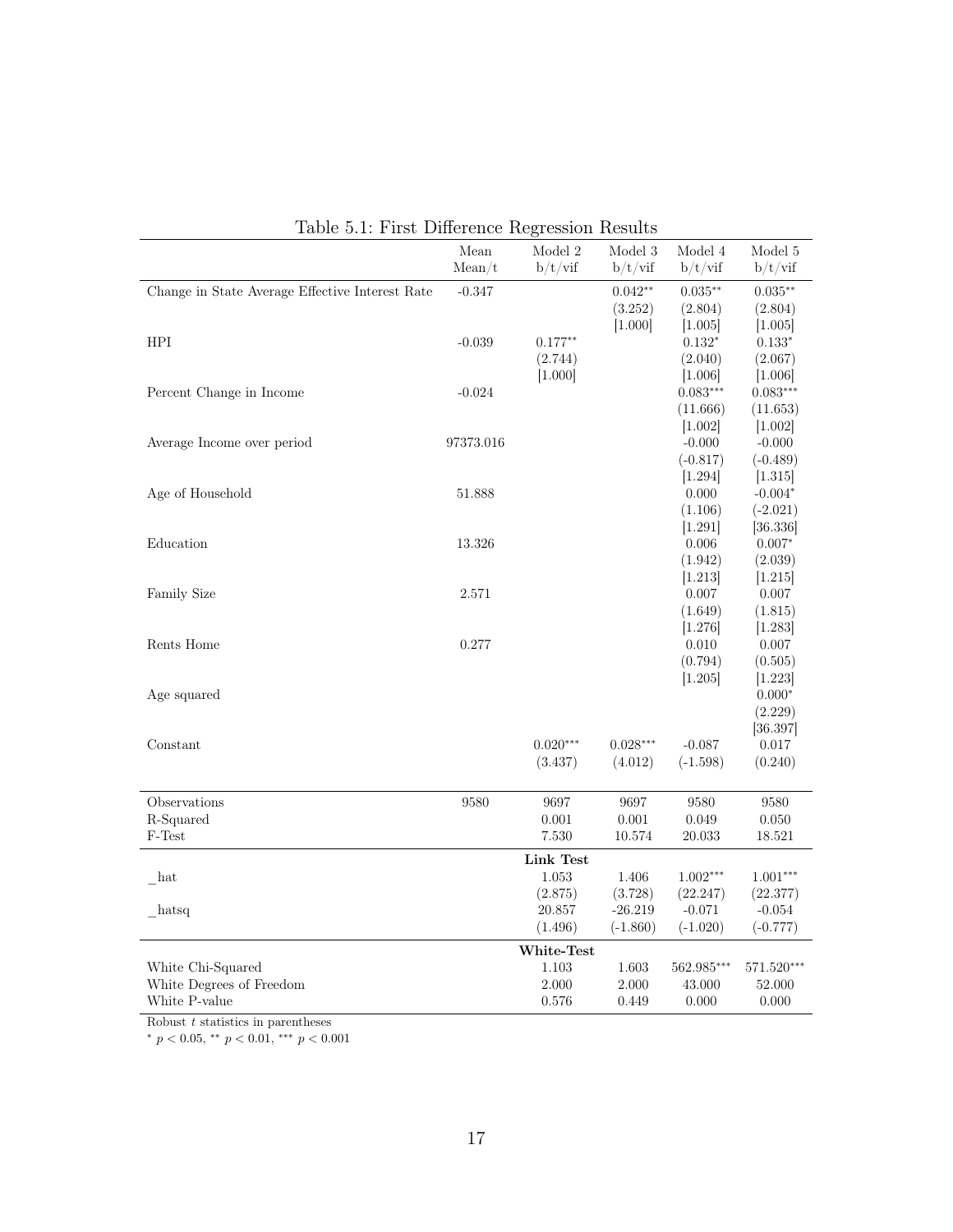the bottom of the table suggest that while there is no significant specification problem, the t-statistics have a high enough value to warrant concern about specification. It is also very likely that there are missing variables that were not available for the analysis, along with possible change to the data made by the Bureau of Labor Statistics limit the certainty of any results.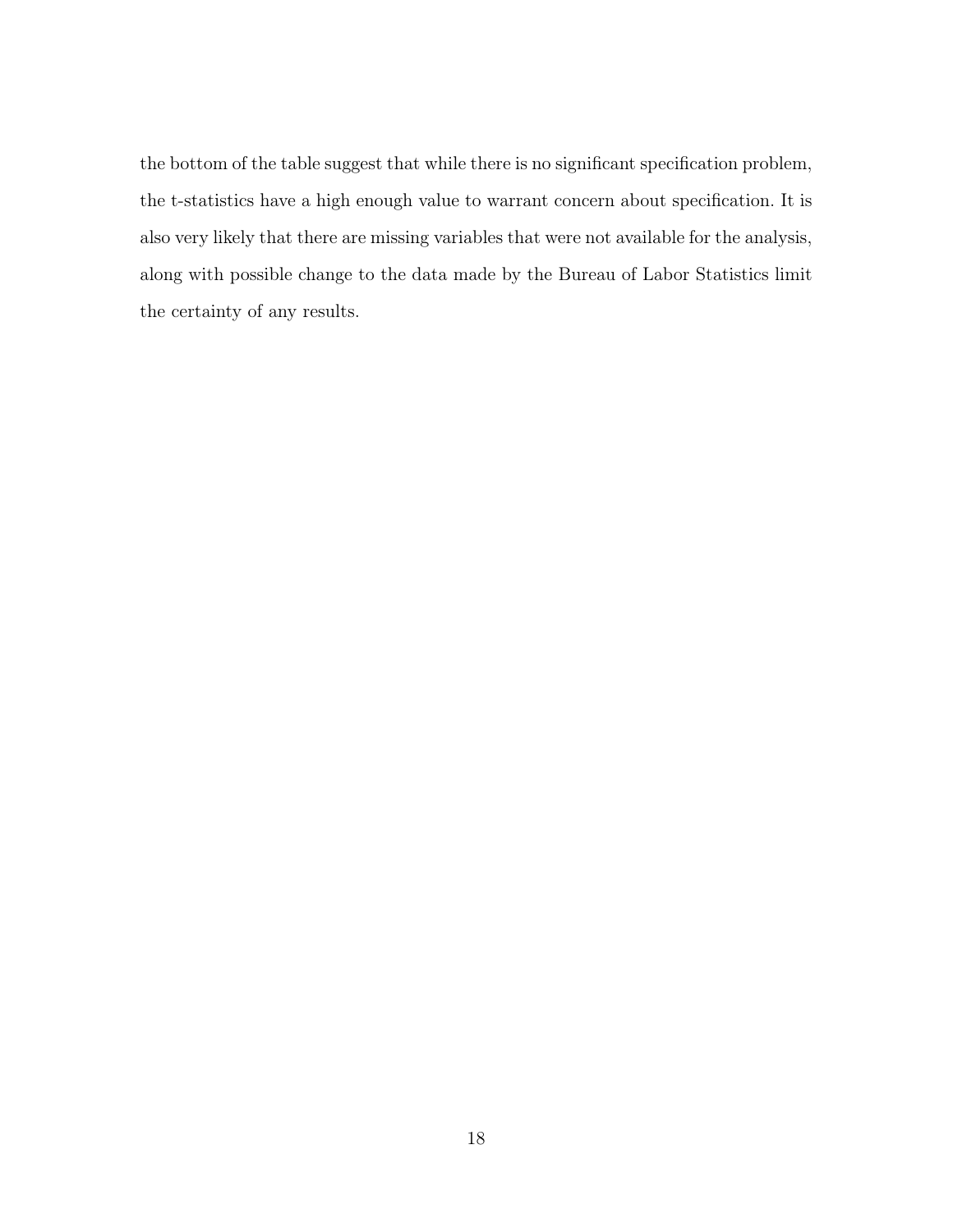### CHAPTER<sub>6</sub>

#### **CONCLUSION**

The results above are interesting for their implications of how people respond to the their local economic conditions. The positive correlation between state mortgage interest rates and consumption along with the positive correlation between housing price and changes in consumption may suggest that households are sensitive to economic conditions around them. However, this analysis is limited in its ability to make causal inference, both because of data limitation and because of likely time dependent characteristics. The data in this analysis covers much of the housing and financial crisis, which was marked by a significant changes in housing price, household debt, and interest rates [10].

For policy makers the results of this analysis suggest that there is a need to learn more about why long-term interest rates are positively associated with changes in consumption. For monetary policy this is an interesting result because it seems those households were contracting their consumption as mortgage interest rate decreased. This could be important for formulating fiscal and monetary response to future financial and housing crises because it may suggest alternative approached to stimulating household consumption demand.

Finally, the analysis presented above was limited by the data that was available. There are several other variables of interest for which there wasnâĂŹt available data, and would have helped to isolate correlation and causality. There is much more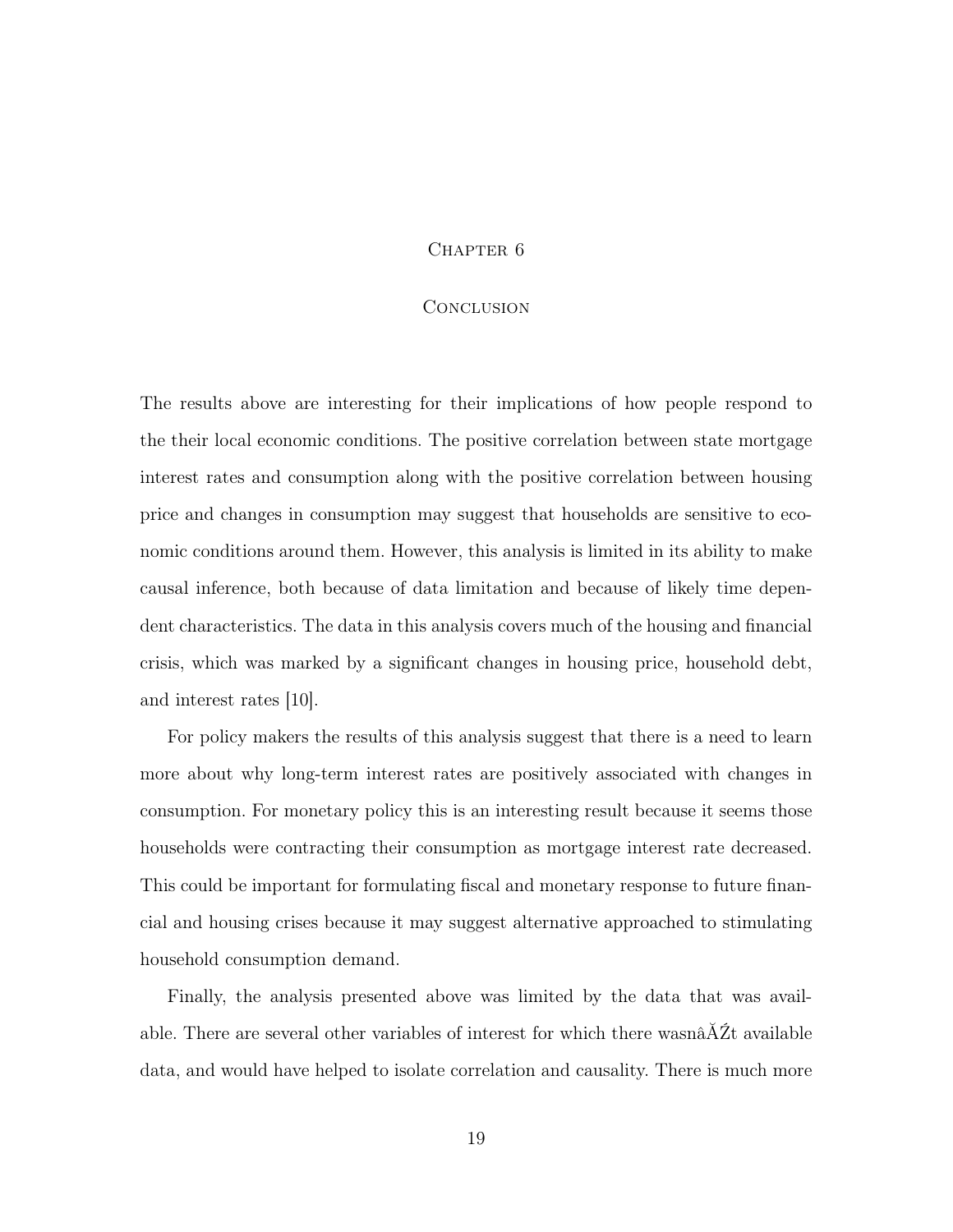research need on this subject, which has potential for improving how policy makers approach fiscal and monetary policy.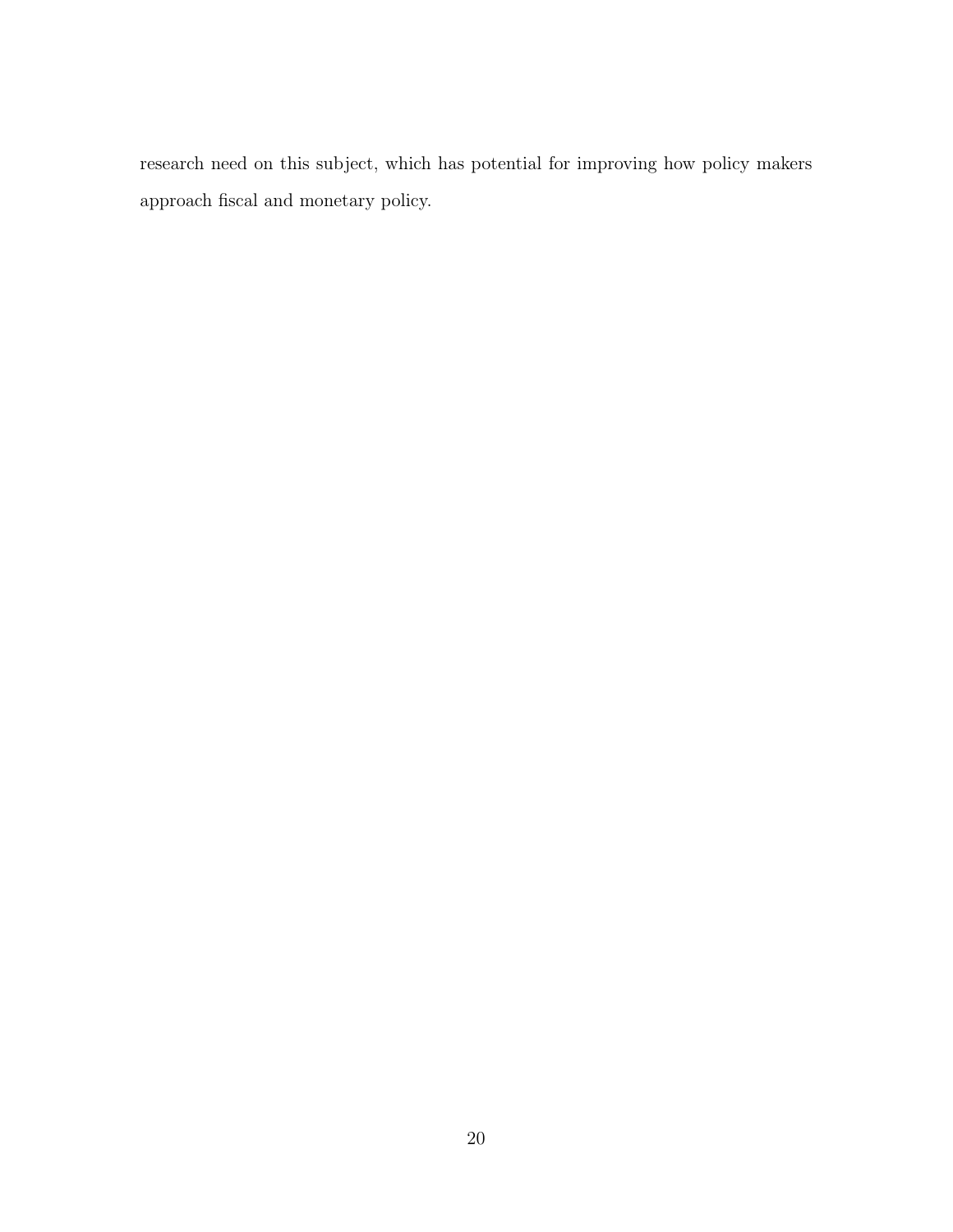### **BIBLIOGRAPHY**

- [1] Deaton, A. (1992). Understanding consumption. Clarendon Press Oxford.
- [2] Dynan, K. (1993). How prudent are consumers? Journal of Political Economy, pages 1104–1113.
- [3] Dynan, K. (2010). Wealth effects and the changing economy. Technical report, mimeo, Brookings Institution.
- [4] Elmendorf, D. W. (1996). The effect of interest-rate changes on household saving and consumption: a survey. Federal Reserve Board.
- [5] Hall, R. E. (1988). Intertemporal substitution in consumption.
- [6] Iacoviello, M. (2004). Consumption, house prices, and collateral constraints: a structural econometric analysis. Journal of Housing Economics, 13(4):304–320.
- [7] Krueger, D. and Perri, F. (2006). Does income inequality lead to consumption inequality? evidence and theory. The Review of Economic Studies, 73(1):163–193.
- [8] Mankiw, N. G. (1987). Consumer spending and the after-tax real interest rate. In The Effects of Taxation on Capital Accumulation, pages 53–68. University of Chicago Press.
- [9] McLean, B. and Nocera, J. (2011). All the devils are here: The hidden history of the financial crisis. Penguin.